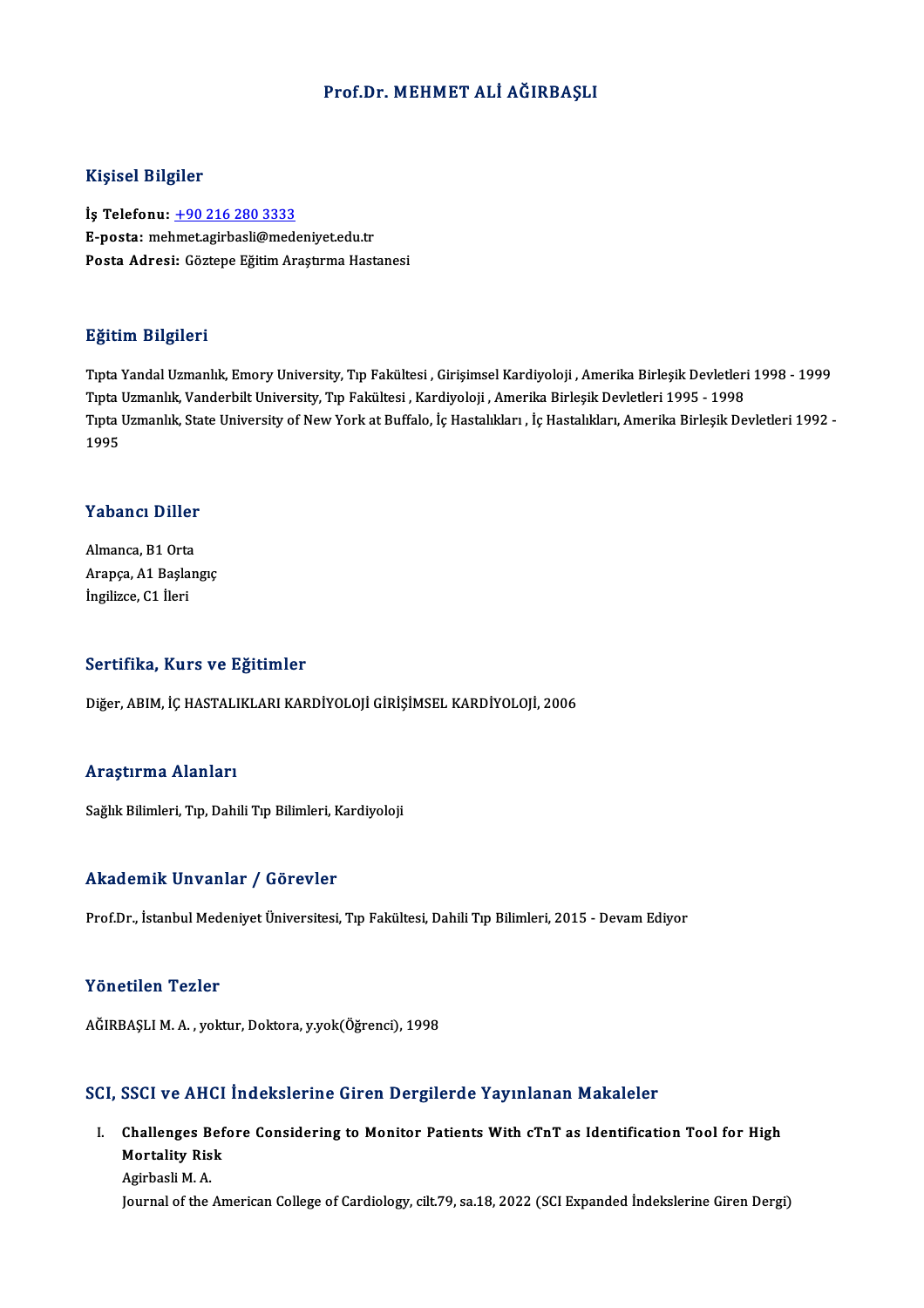- II. Coronary microvascular dysfunction is common in patients hospitalized with COVID-19 infection. Coronary microvascular dysfunction is common in patients hospitalized with COVID-19 infectionally controlled to<br>Çalışkan M., Baycan Ö. F. , Çelik F. B. , Güvenç T. S. , Atıcı A., Çağ Y., Konal O., İrgi T., Bilgili Ü. Z. , Coronary microvascular dysfunction is common in patients hospitaliz<br>Çalışkan M., Baycan Ö. F. , Çelik F. B. , Güvenç T. S. , Atıcı A., Çağ Y., Konal O., İrgi<br>Microcirculation (New York, N.Y. : 1994), 2022 (SCI İndekslerine Caliskan M., Baycan Ö. F., Celik F. B., Güvenç T. S., Atıcı A., Çağ Y., Konal O., İrg.<br>Microcirculation (New York, N.Y. : 1994), 2022 (SCI İndekslerine Giren Dergi)<br>III. OBSCN as a candidate gene for apical hypertrophic ca
- Microcirculation (New York, N.Y. : 1994), 2022 (SCI İndekslerine Giren Dergi)<br>III. OBSCN as a candidate gene for apical hypertrophic cardiomyopathy<br>Unal B., Agaoglu N. B., Dogan O. A., Doganay L., AĞIRBAŞLIM. A. OBSCN as a candidate gene for apical hypertrophic cardiomyopathy<br>Unal B., Agaoglu N. B. , Dogan O. A. , Doganay L., AĞIRBAŞLI M. A.<br>EUROPEAN JOURNAL OF HUMAN GENETICS, cilt.30, sa.SUPPL 1, ss.186, 2022 (SCI İndekslerine Gi Unal B., Agaoglu N. B. , Dogan O. A. , Doganay L., AĞIRBAŞLI M. A.<br>EUROPEAN JOURNAL OF HUMAN GENETICS, cilt.30, sa.SUPPL 1, ss.186, 2022 (SCI İndekslerine Giren Dergi)<br>IV. URIC ACID TO HIGH DENSITY LIPOPROTEIN CHOLESTEROL
- EUROPEAN JOURNAL OF HUMAN GENETICS, cilt.30, sa.SUPPL 1, ss<br>URIC ACID TO HIGH DENSITY LIPOPROTEIN CHOLESTEROL<br>MORTALITY IN PATIENTS HOSPITALIZED WITH COVID-19<br>Polan E. BAYCAN Ö. E. Cosur A. AČIPRASLIM A URIC ACID TO HIGH DENSITY LIPOPROTEIN<br>MORTALITY IN PATIENTS HOSPITALIZED WI<br>Bolen F., BAYCAN Ö. F. , Cesur A., AĞIRBAŞLI M. A.<br>JOUPNAL OF THE AMERICAN COLLECE OF CAPDI MORTALITY IN PATIENTS HOSPITALIZED WITH COVID-19<br>Bolen F., BAYCAN Ö. F. , Cesur A., AĞIRBAŞLI M. A.<br>JOURNAL OF THE AMERICAN COLLEGE OF CARDIOLOGY, cilt.79, sa.9, ss.2076, 2022 (SCI İndekslerine Giren Dergi) Bolen F., BAYCAN Ö. F., Cesur A., AĞIRBAŞLI M. A.<br>JOURNAL OF THE AMERICAN COLLEGE OF CARDIOLOGY, cilt.79, sa.9, ss.2076, 2022 (SCI İndek<br>V. Leukocyte telomere length as a compensatory mechanism in vitamin D metabolism.
- JOURNAL OF THE AMERICAN COLLEGE OF CARDIOLOGY, cilt.79, sa.9, ss.20<br>Leukocyte telomere length as a compensatory mechanism in vitar<br>AĞIRBAŞLI D., Kalyoncu M., MÜFTÜOĞLU M., AKSUNGAR F., Agirbasli M. A.<br>PlaS ana silt 17, sa. Leukocyte telomere length as a compensatory mechanism in<br>AĞIRBAŞLI D., Kalyoncu M., MÜFTÜOĞLU M., AKSUNGAR F., Agirbasli<br>PloS one, cilt.17, sa.2, 2022 (SCI Expanded İndekslerine Giren Dergi)<br>Law lavak of saluhla law dansit
- AĞIRBAŞLI D., Kalyoncu M., MÜFTÜOĞLU M., AKSUNGAR F., Agirbasli M. A.<br>PloS one, cilt.17, sa.2, 2022 (SCI Expanded İndekslerine Giren Dergi)<br>VI. Low levels of soluble low-density lipoprotein receptor-related protein 1 in pa PloS one, cilt.17, sa.2, 2022 (SCI Expanded Indek<br>Low levels of soluble low-density lipoprote<br>diabetes mellitus and diabetic retinopathy.<br>Petu Ote B. Aylnu V. Günes M. Korkmar B. İsma Low levels of soluble low-density lipoprotein receptor-related<br>diabetes mellitus and diabetic retinopathy.<br>Batu Oto B., Aykut V., Güneş M., Korkmaz R., İsman F. K. , Agirbasli M. A.<br>Evnerimentel eve researsh es 109021 2022 diabetes mellitus and diabetic retinopathy.<br>Batu Oto B., Aykut V., Güneş M., Korkmaz R., İsman F. K. , Agirbasli M. A.<br>Experimental eye research, ss.108921, 2022 (SCI Expanded İndekslerine Giren Dergi)<br>Testing the efficeau
- Batu Oto B., Aykut V., Güneş M., Korkmaz R., İsman F. K., Agirbasli M. A.<br>Experimental eye research, ss.108921, 2022 (SCI Expanded İndekslerine Giren Der<br>VII. Testing the efficacy of tocilizumab in patients with COVID-19 p Experimental eye research, s<br>Testing the efficacy of to<br>Agirbasli M. A. , Tanrikulu A.<br>Journal of comparative effect Testing the efficacy of tocilizumab in patients with COVID-19 pneumonia.<br>Agirbasli M. A. , Tanrikulu A.<br>Journal of comparative effectiveness research, cilt.10, sa.8, ss.625-627, 2021 (SCI Expanded İndekslerine Giren<br>Persi)

Agirbas<br>Journal<br>Dergi)<br>COVID Journal of comparative effectiveness research, cilt.10, sa.8, ss.625-627, 2021 (SCI Expanded Indekslerine<br>Dergi)<br>VIII. COVID-19 Is a Potential Bellwether to Inform Future Planetary Health Critical Policymaking<br>Agirbacli M.

# Dergi)<br>COVID-19 Is a Potential Bellwether to Inform Future Planetary Health Critical Policymaking<br>Agirbasli M. A. COVID-19 Is a Potential Bellwether to Inform Future Planetary Health Critical Policymaking<br>Agirbasli M. A.<br>OMICS-A JOURNAL OF INTEGRATIVE BIOLOGY, cilt.25, sa.3, ss.200-201, 2021 (SCI İndekslerine Giren Dergi)<br>Fyinasumah f

Agirbasli M. A.<br>OMICS-A JOURNAL OF INTEGRATIVE BIOLOGY, cilt.25, sa.3, ss.200-20<br>IX. Evinacumab for Homozygous Familial Hypercholesterolemia. OMICS-A JOUR<br>Evinacumab<br>Agirbasli M. A.<br>The New Engle Evinacumab for Homozygous Familial Hypercholesterolemia.<br>Agirbasli M. A.<br>The New England journal of medicine, cilt.384, sa.6, 2021 (SCI Expanded İndekslerine Giren Dergi)<br>COVID 19 Pandamia in the Midst of Givil Wary Planet

Agirbasli M. A.<br>The New England journal of medicine, cilt.384, sa.6, 2021 (SCI Expanded Indekslerine Giren Dergi)<br>X. COVID-19 Pandemic in the Midst of Civil War: Planetary Health and Plant Omics Field Notes from<br>Aden, Yeme The New Englar<br>COVID-19 Par<br>Aden, Yemen.<br>Abdullah A.T.

AbdulahA.T. ,HassenJ.,AbdulahA.A. ,AgirbasliM.A.

Omics : a journal of integrative biology, cilt.24, sa.12, ss.685-687, 2020 (SCI Expanded İndekslerine Giren Dergi)

Abdullah A. T. , Hassen J., Abdullah A. A. , Agirbasli M. A.<br>Omics : a journal of integrative biology, cilt.24, sa.12, ss.685-687, 2020 (SCI Expanded Indekslerine Giren Dergi<br>XI. Production and characterization of elastome **Omics : a journ<br>Production a<br>Engineering** Production and characterization of elastomeric cardiac tissue-like patches for Myocardial Tissue<br>Engineering<br>Cesur S., Ulag S., Ozak L., Gumussoy A., Arslan S., Yilmaz B. K. , EKREN N., Agirbasli M. A. , Kalaskar D. M. , G

Engineering<br>Cesur S., Ulag S., Ozak L., Gumussoy A., Arslan S., Yilmaz B. K. , EKREN N., Agirbasli M. A. , Kalaskar D. M. , GÜNDÜZ O. POLYMER TESTING, cilt.90, 2020 (SCI Indekslerine Giren Dergi)

# XII. High-Sensitivity Troponins and Prediction of Heart Failure: Age Is an Important Confounding Factor.<br>Agirbasli M. A. High-Sensitivity Troponins and Prediction of Heart Failure: Age Is an Importan<br>Agirbasli M. A.<br>JACC. Heart failure, cilt.8, sa.6, ss.519-520, 2020 (SCI Expanded İndekslerine Giren Dergi)<br>De Net Ferget Afghanistan in Times

Agirbasli M. A.<br>JACC. Heart failure, cilt.8, sa.6, ss.519-520, 2020 (SCI Expanded Indekslerine Giren Dergi)<br>XIII. Do Not Forget Afghanistan in Times of COVID-19: Telemedicine and the Internet of Things to<br>Strengthen Blanet JACC. Heart failure, cilt.8, sa.6, ss.519-520, 2<br>Do Not Forget Afghanistan in Times of<br>Strengthen Planetary Health Systems. Do Not Forget Afghanistan in<br>Strengthen Planetary Health<br>Azizy A., Fayaz M., Agirbasli M. A.<br>Omics La journal of integrative bi Strengthen Planetary Health Systems.<br>Azizy A., Fayaz M., Agirbasli M. A.<br>Omics : a journal of integrative biology, cilt.24, sa.6, ss.311-313, 2020 (SCI Expanded İndekslerine Giren Dergi)<br>Reliability of normative tables in

Azizy A., Fayaz M., Agirbasli M. A.<br>Omics : a journal of integrative biology, cilt.24, sa.6, ss.311-313, 2020 (SCI Expanded Indeks<br>XIV. Reliability of normative tables in assessing elevated blood pressure in children.<br>Agir Omics : a journal of integrative biology, cilt.24, sa.<br>Reliability of normative tables in assessing<br>Agirbasli M.A., Dilek H., Tatlisu M.A., Ankarali H.<br>Journal of buman bunettensian, cilt 24, sa 2, sa 24 Reliability of normative tables in assessing elevated blood pressure in children.<br>Agirbasli M. A. , Dilek H., Tatlisu M. A. , Ankarali H.<br>Journal of human hypertension, cilt.34, sa.3, ss.241-247, 2020 (SCI Expanded Indeksl

# XV. Application of High-Sensitivity Troponin in Suspected Myocardial Infarction Journal of human hyper<br><mark>Application of High-S</mark><br>Aksoy A., Agirbasli M. A.<br>NEW ENCLAND JOURNA Application of High-Sensitivity Troponin in Suspected Myocardial Infarction<br>Aksoy A., Agirbasli M. A.<br>NEW ENGLAND JOURNAL OF MEDICINE, cilt.381, sa.25, ss.2482-2483, 2019 (SCI İndekslerine Giren Dergi)<br>Ayyanonese of sandia

### XVI. Awareness of cardiovascular risk factors among university students in Turkey - CORRIGENDUM. NEW ENGLAND JOURNAL OF MEDICINE, cilt.381, sa.<br>Awareness of cardiovascular risk factors amo<br>Güneş F. E. , Bekiroglu N., Imeryuz N., Agirbasli M. A.<br>Primary baslib sare researsh & development, silt.30 Primary health care research & development, cilt.20, 2019 (SCI Expanded İndekslerine Giren Dergi)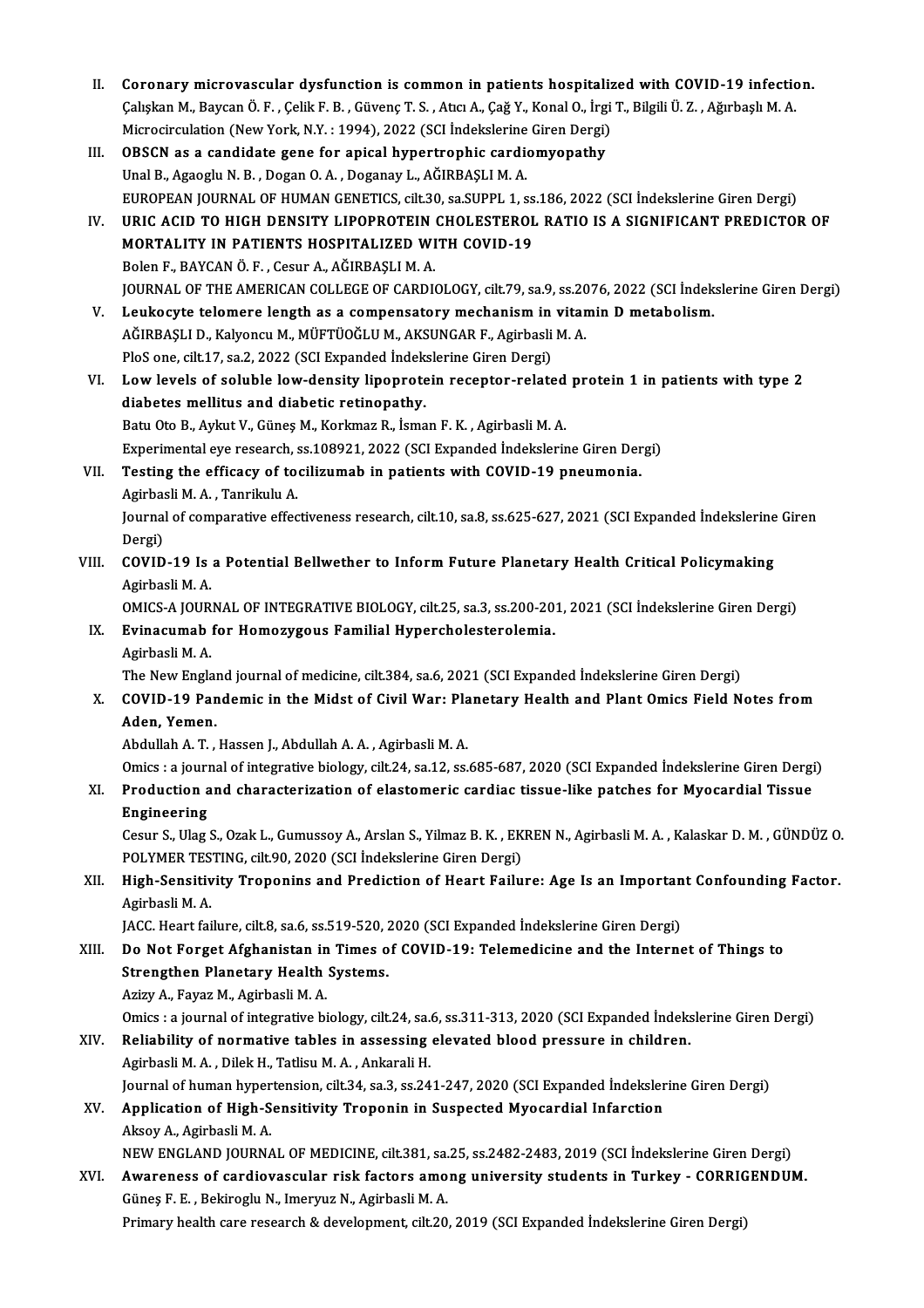| XVII.   | A Planetary Health Lens for Rare Diseases in Refugee Populations and Innovating Systems Medicine                                                                                          |
|---------|-------------------------------------------------------------------------------------------------------------------------------------------------------------------------------------------|
|         | Education                                                                                                                                                                                 |
|         | Agirbasli D., Agirbasli M. A.                                                                                                                                                             |
|         | OMICS-A JOURNAL OF INTEGRATIVE BIOLOGY, 2019 (SCI Indekslerine Giren Dergi)                                                                                                               |
| XVIII.  | Management of dyslipidaemia in patients with coronary heart disease: Results from the ESC-EORP                                                                                            |
|         | <b>EUROASPIRE V survey in 27 countries</b>                                                                                                                                                |
|         | De Backer G., Jankowski P., Kotseva K., Mirrakhimov E., Reiner Z., Ryden L., Tokgozoglu L., Wood D., De Bacquer D.,                                                                       |
|         | Abreu A., et al.                                                                                                                                                                          |
|         | ATHEROSCLEROSIS, cilt 285, ss 135-146, 2019 (SCI İndekslerine Giren Dergi)                                                                                                                |
| XIX.    | Letter by Agirbasli and Aksoy Regarding Article, "Associations of Variability in Blood Pressure,                                                                                          |
|         | Glucose and Cholesterol Concentrations, and Body Mass Index With Mortality and Cardiovascular                                                                                             |
|         | Outcomes in the General Population"                                                                                                                                                       |
|         | Agirbasli M.A., Aksoy A.                                                                                                                                                                  |
|         | CIRCULATION, cilt.139, sa.19, 2019 (SCI İndekslerine Giren Dergi)                                                                                                                         |
| XX.     | Plasminogen activator inhibitor type-1 (PAI-1) expression relates to the presence of myocardial                                                                                           |
|         | inflammation in patients with nonischemic cardiomyopathy                                                                                                                                  |
|         | Escher F. F., AĞIRBAŞLI M. A., Lassner D. L., Aleshcheva G. A., Schultheiss H. P. S.                                                                                                      |
| XXI.    | EUROPEAN JOURNAL OF HEART FAILURE, cilt.21, ss.128-129, 2019 (SCI Indekslerine Giren Dergi)<br>Systems Pharmacovigilance (Panvigilance): Thinking Beyond Location on the Planetary Map in |
|         | <b>Global Clinical Trials</b>                                                                                                                                                             |
|         | Agirbasli M A                                                                                                                                                                             |
|         | OMICS-A JOURNAL OF INTEGRATIVE BIOLOGY, cilt.23, sa.5, ss.293, 2019 (SCI İndekslerine Giren Dergi)                                                                                        |
| XXII.   | Universal definition of MI: Above 99 percentile of upper reference limit (URL) for hs-cTn: Yes, but                                                                                       |
|         | which URL?                                                                                                                                                                                |
|         | Agirbasli M.A.                                                                                                                                                                            |
|         | AMERICAN JOURNAL OF EMERGENCY MEDICINE, cilt.37, sa.3, ss.510, 2019 (SCI İndekslerine Giren Dergi)                                                                                        |
| XXIII.  | Awareness of cardiovascular risk factors among university students in Turkey                                                                                                              |
|         | GÜNEŞ F., BEKİROĞLU G. N., Imeryuz N., Agirbasli M. A.                                                                                                                                    |
|         | PRIMARY HEALTH CARE RESEARCH AND DEVELOPMENT, cilt.20, 2019 (SCI İndekslerine Giren Dergi)                                                                                                |
| XXIV.   | Cardiometabolic risk factors in Turkish children with hepatosteatosis                                                                                                                     |
|         | Aslan A., Erdemli S., Günaydın G. D., Aslan M., Yazar R. Ö., Kabaalioğlu A., Ağırbaşlı M. A.                                                                                              |
|         | The Turkish journal of pediatrics, cilt.61, sa.5, ss.714-722, 2019 (SCI Expanded İndekslerine Giren Dergi)                                                                                |
| XXV.    | Quality of direct oral anticoagulant therapy in elderly patients with non-valvular atrial fibrillation                                                                                    |
|         | Agirbasli M A                                                                                                                                                                             |
|         | JOURNAL OF THROMBOSIS AND THROMBOLYSIS, cilt46, sa.4, ss.570, 2018 (SCI Indekslerine Giren Dergi)                                                                                         |
| XXVI.   | The Need for Sex-Specific Cutoff Levels for High-Sensitivity Troponins                                                                                                                    |
|         | Aksoy A., Agirbasli M. A.                                                                                                                                                                 |
|         | JOURNAL OF THE AMERICAN COLLEGE OF CARDIOLOGY, cilt.72, sa.15, ss.1879-1880, 2018 (SCI Indekslerine Giren                                                                                 |
|         | Dergi)                                                                                                                                                                                    |
| XXVII.  | Familial hypercholesterolemia with extensive coronary artery disease and tuberous and tendinous                                                                                           |
|         | xanthomas: A case report and mutation analysis<br>Agirbasli D., Hyatt T., Agirbasli M. A.                                                                                                 |
|         | JOURNAL OF CLINICAL LIPIDOLOGY, cilt.12, sa.4, ss.863-867, 2018 (SCI İndekslerine Giren Dergi)                                                                                            |
| XXVIII. | Levan based fibrous scaffolds electrospun via co-axial and single-needle techniques for tissue                                                                                            |
|         | engineering applications                                                                                                                                                                  |
|         | Avsar G., AĞIRBAŞLI D., AĞIRBAŞLI M. A., GÜNDÜZ O., Oner E. T.                                                                                                                            |
|         | CARBOHYDRATE POLYMERS, cilt.193, ss.316-325, 2018 (SCI Indekslerine Giren Dergi)                                                                                                          |
| XXIX.   | Potential Causes and Implications of Low Target Therapeutic Ratio in Warfarin-Treated Patients for                                                                                        |
|         | Thrombosis Prophylaxis: A Single-Center Experience                                                                                                                                        |
|         | Atas H., Sahin A. A., Atas D. B., SÜNBÜL M., KEPEZ A., Agirbasli M. A.                                                                                                                    |
|         | CLINICAL AND APPLIED THROMBOSIS-HEMOSTASIS, cilt.24, sa.3, ss.536-541, 2018 (SCI İndekslerine Giren Dergi)                                                                                |
|         |                                                                                                                                                                                           |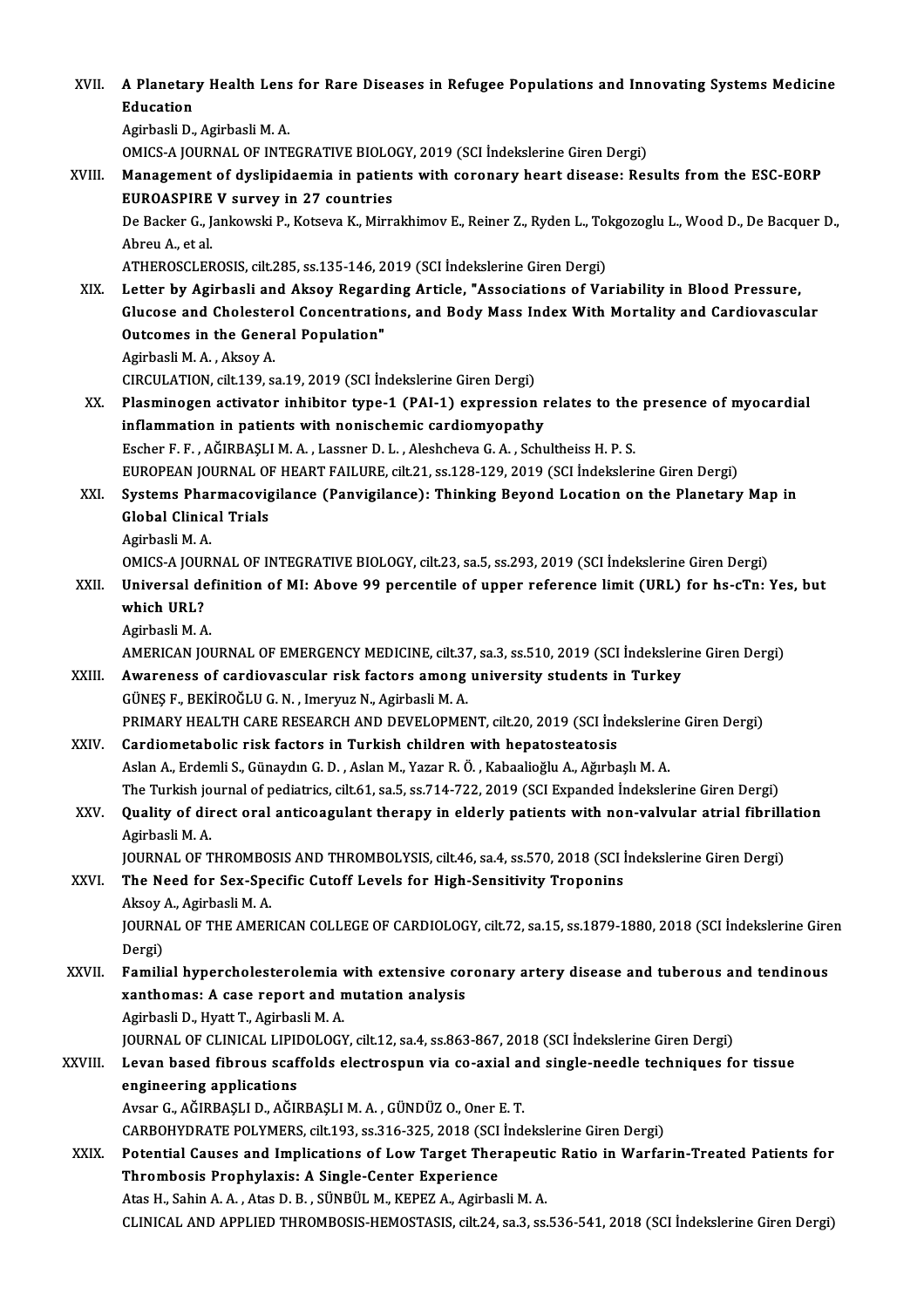| XXX.         | Impact of Residual Mitral Regurgitation on Right Ventricular Systolic Function After Left Ventricular<br>Assist Device Implantation: Evidence for Populational Differences                                                                                                     |
|--------------|--------------------------------------------------------------------------------------------------------------------------------------------------------------------------------------------------------------------------------------------------------------------------------|
|              | Agirbasli M A<br>ARTIFICIAL ORGANS, cilt.42, sa.1, ss.107, 2018 (SCI Indekslerine Giren Dergi)                                                                                                                                                                                 |
| XXXI.        | Influence of Diabetes on CABG Patency Targeting Functional Status After CABG in Patients With DM<br>Agirbasli M.A.                                                                                                                                                             |
|              | JOURNAL OF THE AMERICAN COLLEGE OF CARDIOLOGY, cilt70, sa.20, ss.2604, 2017 (SCI Indekslerine Giren<br>Dergi)                                                                                                                                                                  |
| XXXII.       | Heart Failure and Mortality in Patients With Nonvalvular Atrial Fibrillation Started on Novel Oral<br>Anticoagulant Therapy: A Single-Center Experience                                                                                                                        |
|              | SÜNBÜL M., Oguz M., Dogan Z., Atas H., Bozbay M., Cincin A., Agirbasli M. A.<br>CLINICAL AND APPLIED THROMBOSIS-HEMOSTASIS, cilt.23, sa.5, ss.454-459, 2017 (SCI Indekslerine Giren Dergi)                                                                                     |
| XXXIII.      | Bone Deformities as a Complication of Giant Thoracic Aortic Aneurysm<br>Aslan A., Kartal Y., Ayaz E., Aslan M., Bulut S. S. D., AĞIRBAŞLI M. A., Oysu A. S.                                                                                                                    |
| <b>XXXIV</b> | VASCULAR AND ENDOVASCULAR SURGERY, cilt.51, sa.5, ss.312-315, 2017 (SCI Indekslerine Giren Dergi)<br>Enhanced mRNA expression of plasminogen activator inhibitor-1 in livedoid vasculopathy lesions<br>Agirbasli M. A., Goktay F., Peker I., Gunes P., Aker F. V., AKKİPRİK M. |
|              | CARDIOVASCULAR THERAPEUTICS, cilt.35, sa.3, 2017 (SCI Indekslerine Giren Dergi)                                                                                                                                                                                                |
| XXXV.        | Primordial Prevention of Cardiometabolic Risk in Childhood                                                                                                                                                                                                                     |
|              | Tanrikulu M. A., Agirbasli M. A., Berenson G.                                                                                                                                                                                                                                  |
|              | HYPERTENSION: FROM BASIC RESEARCH TO CLINICAL PRACTICE, VOL 2, cilt.956, ss.489-496, 2017 (SCI<br>İndekslerine Giren Dergi)                                                                                                                                                    |
| XXXVI.       | Free estradiol index levels associated with high sensitivity CRP levels in male children<br>Agirbasli M. A., Tanrikulu A., Azizy M.<br>TURKISH JOURNAL OF PEDIATRICS, cilt.59, sa.1, ss.49-55, 2017 (SCI İndekslerine Giren Dergi)                                             |
| XXXVII.      | Sulfated levan from Halomonas smyrnensis as a bioactive, heparin-mimetic glycan for cardiac tissue<br>engineering applications                                                                                                                                                 |
|              | Erginer M., Akcay A., Coskunkan B., Morova T., Rende D., Bucak S., Baysal N., Ozisik R., EROĞLU M. S., Agirbasli M. A.<br>et al.                                                                                                                                               |
|              | CARBOHYDRATE POLYMERS, cilt 149, ss.289-296, 2016 (SCI İndekslerine Giren Dergi)                                                                                                                                                                                               |
| XXXVIII.     | Sulfated Halomonas levan as a heparin-mimetic bioactive glycan                                                                                                                                                                                                                 |
|              | Erginer M., Coskunkan B., Morova T., Rende D., Bucak S., Baysal N., Ozisik R., EROĞLU M. S., Agirbasli M. A., Oner E.<br>T.                                                                                                                                                    |
|              | NEW BIOTECHNOLOGY, cilt.33, 2016 (SCI Indekslerine Giren Dergi)                                                                                                                                                                                                                |
| XXXIX.       | Treatment with oestrogen-receptor agonists or oxytocin in conjunction with exercise protects<br>against myocardial infarction in ovariectomized rats                                                                                                                           |
|              | Bulut E. C., Abueid L., ERCAN F., Suleymanoglu S., Agirbasli M. A., YEGEN B.                                                                                                                                                                                                   |
|              | EXPERIMENTAL PHYSIOLOGY, cilt.101, sa.5, ss.612-627, 2016 (SCI İndekslerine Giren Dergi)                                                                                                                                                                                       |
| XL.          | Metabolic Syndrome: Bridging the Gap from Childhood to Adulthood<br>Agirbasli M. A., Tanrikulu A. M., Berenson G. S.                                                                                                                                                           |
|              | CARDIOVASCULAR THERAPEUTICS, cilt.34, sa.1, ss.30-36, 2016 (SCI İndekslerine Giren Dergi)                                                                                                                                                                                      |
| XLI.         | Impact of Pulsatile Flow on Vital Organ Recovery During Cardiopulmonary Bypass in Neonates and<br>Infants                                                                                                                                                                      |
|              | Uendar A., Wang S., Palanzo D. A., Wise R. K., Woitas K., Baer L. D., Kunselman A. R., Song J., Alkan-Bozkaya T.,<br>Akcevin A, et al.                                                                                                                                         |
| XLII.        | ARTIFICIAL ORGANS, cilt 40, sa.1, ss.14-18, 2016 (SCI Indekslerine Giren Dergi)<br>Nonalcoholic Steatohepatitis Score is an Independent Predictor of Right Ventricular Dysfunction in                                                                                          |
|              | Patients with Nonalcoholic Fatty Liver Disease                                                                                                                                                                                                                                 |
|              | SÜNBÜL M., KIVRAK T., DURMUS E., Akin H., Aydin Y., ERGELEN R., YILMAZ Y., Agirbasli M. A.                                                                                                                                                                                     |
|              | CARDIOVASCULAR THERAPEUTICS, cilt.33, sa.5, ss.294-299, 2015 (SCI İndekslerine Giren Dergi)                                                                                                                                                                                    |
| XLIII.       | Assessment of arterial stiffness and cardiovascular hemodynamics by oscillometric method in                                                                                                                                                                                    |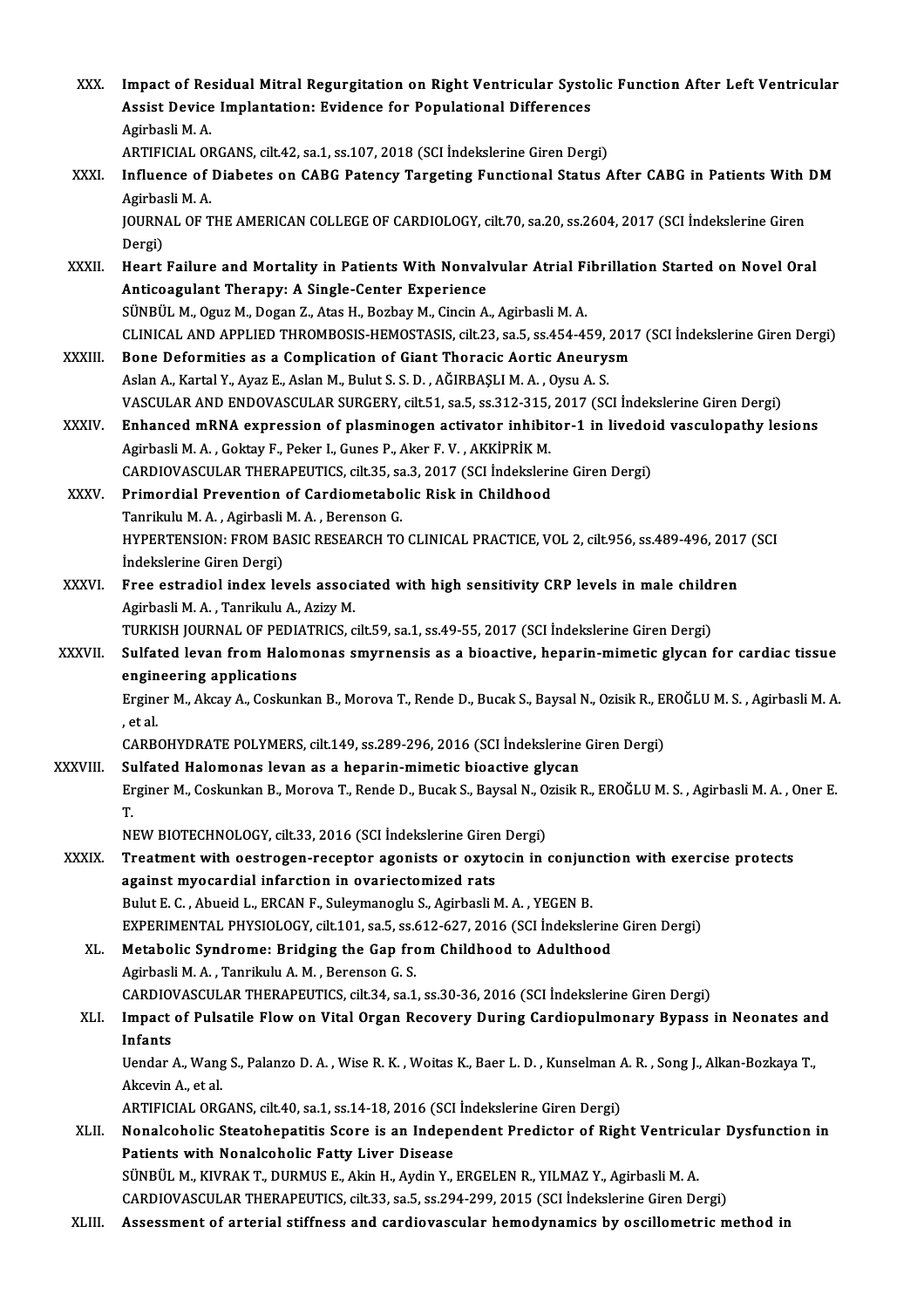psoriasis patients with normal cardiac functions psoriasis patients with normal cardiac functions<br>SÜNBÜL M., Seckin D., Durmus E., ÖZGEN Z., Bozbay M., Bozbay A., Kivrak T., Oguz M., SARI İ., Ergun T., et al.<br>HEAPT AND VESSELS, silt 30, se 3, se 347, 354, 3015 (SCL İndek psoriasis patients with normal cardiac functions<br>SÜNBÜL M., Seckin D., Durmus E., ÖZGEN Z., Bozbay M., Bozbay A., Kivrak T., Oguz M<br>HEART AND VESSELS, cilt.30, sa.3, ss.347-354, 2015 (SCI İndekslerine Giren Dergi)<br>Creuth A SÜNBÜL M., Seckin D., Durmus E., ÖZGEN Z., Bozbay M., Bozbay A., Kivrak T., Oguz M., SARI İ., Ergu<br>HEART AND VESSELS, cilt.30, sa.3, ss.347-354, 2015 (SCI İndekslerine Giren Dergi)<br>XLIV. Growth Arrest-Specific 6 and Cardio HEART AND VESSELS, cilt.30, sa.3, ss.347-354, 2015 (SCI İndekslerine Giren Dergi)<br>Growth Arrest-Specific 6 and Cardiometabolic Risk Factors in Patients with Psoriasis<br>SÜNBÜL M., Cagman Z., GERIN F., ÖZGEN Z., DURMUS E., Se Growth Arrest-Specific 6 and Cardiometabolic Risk Factors in Patients with Psoriasis XLV. A Systems Genetics Approach to Dyslipidemia in Children and Adolescents<br>White M. J., EREN F., Agirbasli D., Chen J., Hu T., Moore J. H., Williams S. M., Agirbasli M. A. CARDIOVASCULAR THERAPEUTICS, cilt.33, sa.2, ss.56-61, 2015 (SCI İndekslerine Giren Dergi) OMICS-AJOURNALOF INTEGRATIVEBIOLOGY, cilt.19, sa.4, ss.248-259,2015 (SCI İndekslerineGirenDergi) White M. J. , EREN F., Agirbasli D., Chen J., Hu T., Moore J. H. , Williams S. M. , Agirbasli M. A.<br>OMICS-A JOURNAL OF INTEGRATIVE BIOLOGY, cilt.19, sa.4, ss.248-259, 2015 (SCI İndekslerine Giren Dergi)<br>XLVI. Total cholest OMICS-A JOURNAL OF INTEGRATIVE B<br>Total cholesterol-to-high-density l<br>protein levels in Turkish children<br>Agirbacli M.A., TANPIKULLA, Sovim L Total cholesterol-to-high-density lipoprotein cholesterol r<br>protein levels in Turkish children<br>Agirbasli M.A., TANRIKULU A., Sevim B.A., Azizy M., Bekiroglu N.<br>JOUPMAL OF CLINICAL LIBIDOLOCY, si<sup>11.</sup>9, se 2, se 195, 209, 2 protein levels in Turkish children<br>Agirbasli M. A. , TANRIKULU A., Sevim B. A. , Azizy M., Bekiroglu N.<br>JOURNAL OF CLINICAL LIPIDOLOGY, cilt.9, sa.2, ss.195-200, 2015 (SCI İndekslerine Giren Dergi) Agirbasli M. A. , TANRIKULU A., Sevim B. A. , Azizy M., Bekiroglu N.<br>JOURNAL OF CLINICAL LIPIDOLOGY, cilt.9, sa.2, ss.195-200, 2015 (SCI İndekslerine Giren Dergi)<br>XLVII. SHBG Gene Polymorphism (rs1799941) Associates with M JOURNAL OF (<br>SHBG Gene I<br>Adolescents<br>White M J - El SHBG Gene Polymorphism (rs1799941) Associates with<br>Adolescents<br>White M. J. , EREN F., Agirbasli D., Williams S. M. , Agirbasli M. A.<br>BLOS ONE. silt 10, 82, 2015. (SCL indekslerine Ciren Dergi) Adolescents<br>White M. J. , EREN F., Agirbasli D., Williams S. M. , Agirbasli M. A.<br>PLOS ONE, cilt.10, sa.2, 2015 (SCI İndekslerine Giren Dergi) White M. J., EREN F., Agirbasli D., Williams S. M., Agirbasli M. A.<br>PLOS ONE, cilt.10, sa.2, 2015 (SCI Indekslerine Giren Dergi)<br>XLVIII. Apolipoprotein E Levels in Pediatric Patients Undergoing Cardiopulmonary Bypass<br>Agirb PLOS ONE, cilt.10, sa.2, 2015 (SCI İndekslerine Giren Dergi)<br>Apolipoprotein E Levels in Pediatric Patients Undergoing Cardiopulmonary Bypass<br>Agirbasli M. A. , SONG J., LEI F., WANG S., KUNSELMAN A. R. , CLARK J. B. , MYERS Apolipoprotein E Levels in Pediatric Patients Undergoing Cardiopulmo<br>Agirbasli M. A. , SONG J., LEI F., WANG S., KUNSELMAN A. R. , CLARK J. B. , MYERS<br>ARTIFICIAL ORGANS, cilt.39, sa.1, ss.28-33, 2015 (SCI İndekslerine Gire Agirbasli M. A. , SONG J., LEI F., WANG S., KUNSELMAN A. R. , CLARK J. B. , MYERS J. L. , UENDAR A.<br>ARTIFICIAL ORGANS, cilt.39, sa.1, ss.28-33, 2015 (SCI Indekslerine Giren Dergi)<br>XLIX. Arterial stiffness in patients with ARTIFICIAL ORGANS, cilt.39, sa.1, ss.28-33, 2015 (SCI İndekslerine Giren Dergi) Arterial stiffness in patients with non-alcoholic fatty liver disease is related to fib<br>epicardial adipose tissue thickness<br>SÜNBÜL M., Agirbasli M. A. , DURMUS E., KIVRAK T., Akin H., Aydin Y., ERGELEN R., YILMAZ Y.<br>ATHERO epicardial adipose tissue thickness<br>SÜNBÜL M., Agirbasli M. A. , DURMUS E., KIVRAK T., Akin H., Aydin Y., ERGELEN R., `<br>ATHEROSCLEROSIS, cilt.237, sa.2, ss.490-493, 2014 (SCI İndekslerine Giren Dergi)<br>Serum naraayanassa 1 SÜNBÜL M., Agirbasli M. A., DURMUS E., KIVRAK T., Akin H., Aydin Y., ERGELEN R., YILMAZ Y.<br>ATHEROSCLEROSIS, cilt.237, sa.2, ss.490-493, 2014 (SCI Indekslerine Giren Dergi)<br>L. Serum paraoxonase-1 activity in children: the e ATHEROSCLEROSIS, cilt.237, sa.2, ss.490-493, 2014 (SCI İndekslerine Giren Dergi)<br>Serum paraoxonase-1 activity in children: the effects of obesity and insulin resistance<br>Agirbasli M. A., TANRIKULU A., Erkus E., Azizy M., Ac Serum paraoxonase-1 activity in children: the effects of obesity and insul<br>Agirbasli M. A. , TANRIKULU A., Erkus E., Azizy M., Acar Sevim B., Kaya Z., Taskin A., A<br>ACTA CARDIOLOGICA, cilt.69, sa.6, ss.679-685, 2014 (SCI İn ACTA CARDIOLOGICA, cilt.69, sa.6, ss.679-685, 2014 (SCI Indekslerine Giren Dergi)<br>LI. Translating Biotechnology to Knowledge-Based Innovation, Peace, and Development? Deploy a ACTA CARDIOLOGICA, cilt.69, sa.6, ss.679-685, 2014 (SCI İndel<br>Translating Biotechnology to Knowledge-Based Innova<br>Science Peace Corps-An Open Letter to World Leaders<br>Hekim N. Coskup Y. Siney A. ABOU ZEID A. H. Asirbasli M. Hekim N., Coskun Y., Sinav A., ABOU-ZEID A. H. , Agirbasli M. A. , AKINTOLA S. O. , Aynacioglu S., Bayram M.,<br>BRAGAZZI N. L. , Dandara C., et al. Science Peace Corps-An Open<br>Hekim N., Coskun Y., Sinav A., ABO<br>BRAGAZZI N. L. , Dandara C., et al.<br>OMICS A JOURNAL OF INTECRATI Hekim N., Coskun Y., Sinav A., ABOU-ZEID A. H. , Agirbasli M. A. , AKINTOLA S. O. , Aynacioglu S., Bayram M.,<br>BRAGAZZI N. L. , Dandara C., et al.<br>OMICS-A JOURNAL OF INTEGRATIVE BIOLOGY, cilt.18, sa.7, ss.415-420, 2014 (SCI BRAGAZZI N. L. , Dandara C., et al.<br>OMICS-A JOURNAL OF INTEGRATIVE BIOLOGY, cilt.18, sa.7, ss.415-420, 2014 (SCI İndekslerine Giren Dergi)<br>LII. Functionally stable plasminogen activator inhibitor-1 in a family with car OMICS-A<br>Functio<br>vitiligo LII. Functionally stable plasminogen activator inhibitor-1 in a family with cardiovascular disease and<br>vitiligo<br>Agirbasli M. A., EREN M., Yasar S. Y., DELİL K., GOKTAY F., Oner E. T., VAUGHAN D. E. vitiligo<br>Agirbasli M. A. , EREN M., Yasar S. Y. , DELİL K., GOKTAY F., Oner E. T. , VAUGHAN D. E.<br>JOURNAL OF THROMBOSIS AND THROMBOLYSIS, cilt.38, sa.1, ss.50-56, 2014 (SCI İndekslerine Giren Dergi)<br>Peariasis and Atharassl Agirbasli M. A., EREN M., Yasar S. Y., DELİL K., GOKTAY F., Oner E. T., VAUGHAN D. E.<br>JOURNAL OF THROMBOSIS AND THROMBOLYSIS, cilt.38, sa.1, ss.50-56, 2014 (SCI İndekslerine Giren Dergi)<br>LIII. Psoriasis and Atherosclerosis JOURN<br><mark>Psori</mark>a<br>Risk?<br>sünpi Psoriasis and Atheroscl<br>Risk?<br>SÜNBÜL M., Agirbasli M. A.<br>CUPPENT PHAPMACEUTIC Risk?<br>SÜNBÜL M., Agirbasli M. A.<br>CURRENT PHARMACEUTICAL DESIGN, cilt.20, sa.4, ss.529-535, 2014 (SCI İndekslerine Giren Dergi) SÜNBÜL M., Agirbasli M. A.<br>CURRENT PHARMACEUTICAL DESIGN, cilt.20, sa.4, ss.529-535, 2014 (SCI İndekslerine Giren Dergi)<br>LIV. Big Data and Ethics Review for Health Systems Research in LMICs: Understanding Risk, Uncertainty CURRENT PHARMACEUTICAL DESIGN, cilt.20, sa.4, ss<br>Big Data and Ethics Review for Health Systems<br>and Ignorance-And Catching the Black Swans?<br>Pereli T. Coskup Y. Kellter E. Cuper Q. Asirbasli M. Big Data and Ethics Review for Health Systems Research in<br>and Ignorance-And Catching the Black Swans?<br>Dereli T., Coskun Y., Kolker E., Guner O., Agirbasli M.A., Ozdemir V.<br>AMERICAN JOURNAL OF PIOETHICS silt 14, 82,2,848,50 and Ignorance-And Catching the Black Swans?<br>Dereli T., Coskun Y., Kolker E., Guner O., Agirbasli M. A. , Ozdemir V.<br>AMERICAN JOURNAL OF BIOETHICS, cilt.14, sa.2, ss.48-50, 2014 (SCI İndekslerine Giren Dergi)<br>Quteomes of th Dereli T., Coskun Y., Kolker E., Guner O., Agirbasli M. A. , Ozdemir V.<br>AMERICAN JOURNAL OF BIOETHICS, cilt.14, sa.2, ss.48-50, 2014 (SCI İndekslerine Giren Dergi)<br>LV. Outcomes of the Ninth International Conference on AMERICAN JOURNAL OF BIOETHICS, cilt.14, sa.2, ss.48-50,<br>Outcomes of the Ninth International Conference on<br>Systems and Pediatric Cardiopulmonary Perfusion<br>Handar A. Wang S. Balange D. Wasyar B. Bakkan K. Agirl Outcomes of the Ninth International Conference on Pediatric Mechanical Circulatory Support<br>Systems and Pediatric Cardiopulmonary Perfusion<br>Uendar A., Wang S., Palanzo D., Weaver B., Pekkan K., Agirbasli M. A. , Zahn J. D. Systems and Pediatric Cardiopulmonary Perfusion<br>Uendar A., Wang S., Palanzo D., Weaver B., Pekkan K., Agirbasli M. A. , Zahn J. D<br>P., et al.<br>ARTIFICIAL ORGANS, cilt.38, sa.1, ss.5-10, 2014 (SCI İndekslerine Giren Dergi) Uendar A., Wang S., Palanzo D., Weaver B., Pekkan K., Agirbasli M. A. , Zahn J. D.<br>P. , et al.<br>ARTIFICIAL ORGANS, cilt.38, sa.1, ss.5-10, 2014 (SCI İndekslerine Giren Dergi)<br>Comparative Effects of Pulsatile and Noppulsatil LVI. Comparative Effects of Pulsatile and Nonpulsatile Flowon Plasma Fibrinolytic Balance in Pediatric Patients Undergoing Cardiopulmonary Bypass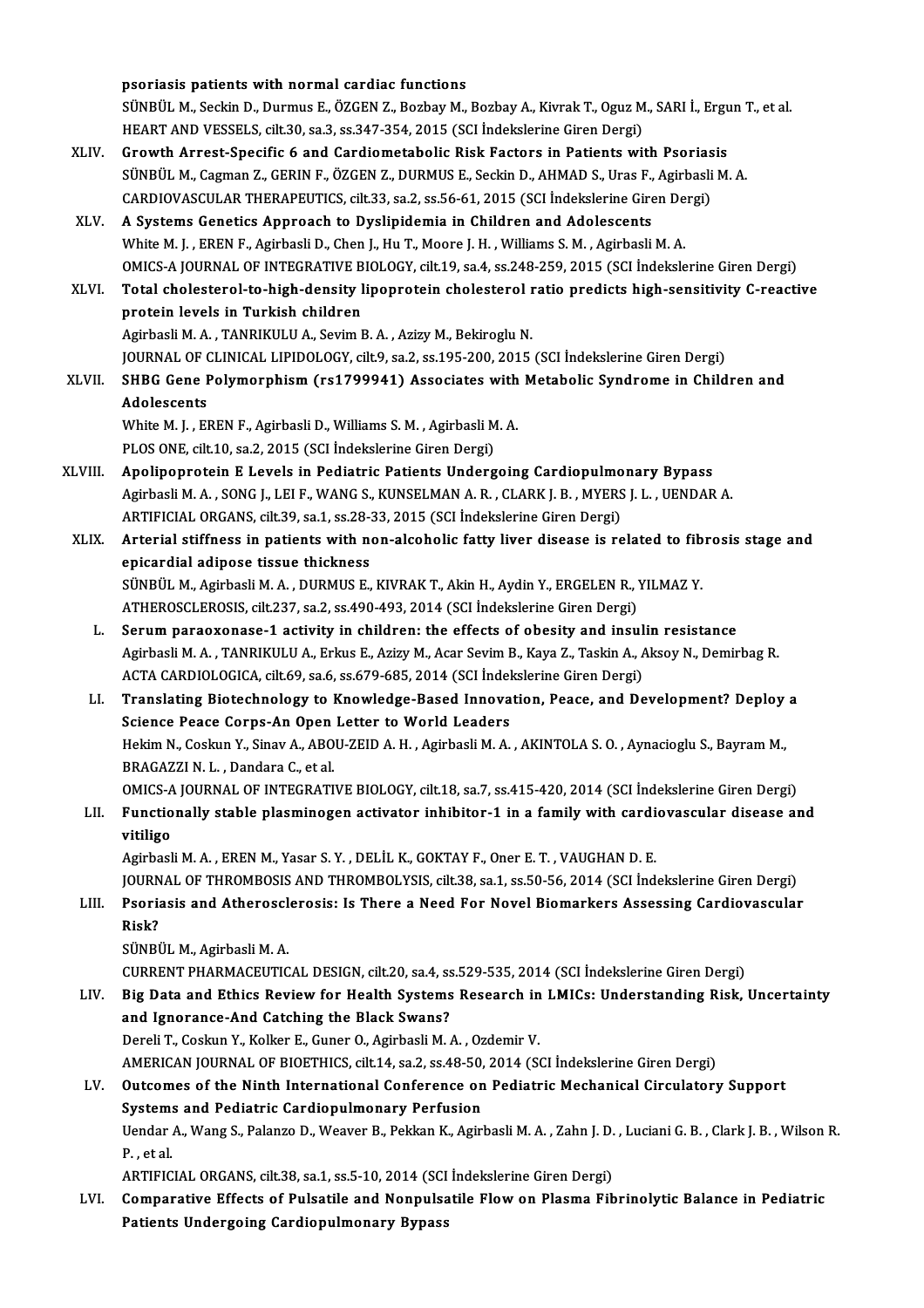Agirbasli M. A. , SONG J., LEI F., WANG S., KUNSELMAN A. R. , CLARK J. B. , MYERS J. L. , UENDAR A.<br>ARTIEICIAL ORGANS, silt 38, ss 1, ss 28, 32, 3014 (SCL Indekslering Giron Dergi). Agirbasli M. A. , SONG J., LEI F., WANG S., KUNSELMAN A. R. , CLARK J. B. , MYERS<br>ARTIFICIAL ORGANS, cilt.38, sa.1, ss.28-33, 2014 (SCI İndekslerine Giren Dergi)<br>Multi Legue Candidate Cene Analyses of Linid Leysle in a Pod ARTIFICIAL ORGANS, cilt.38, sa.1, ss.28-33, 2014 (SCI İndekslerine Giren Dergi)<br>LVII. Multi-Locus Candidate Gene Analyses of Lipid Levels in a Pediatric Turkish Cohort: Lessons Learned on LPL, CETP, LIPC, ABCA1, and SHBG Agirbasli M. A., EREN F., Agirbasli D., White M. J., Williams S. M. on LPL, CETP, LIPC, ABCA1, and SHBG<br>Agirbasli M. A. , EREN F., Agirbasli D., White M. J. , Williams S. M.<br>OMICS-A JOURNAL OF INTEGRATIVE BIOLOGY, cilt.17, sa.12, ss.636-645, 2013 (SCI İndekslerine Giren Dergi)<br>Triple thera Agirbasli M. A. , EREN F., Agirbasli D., White M. J. , Williams S. M.<br>OMICS-A JOURNAL OF INTEGRATIVE BIOLOGY, cilt.17, sa.12, ss.636-645, 2013 (SCI İndekslerine Giren<br>LVIII. Triple therapy (aspirin, clopidogrel and oral an OMICS-A JOURNAL OF INTEGRATIVE BIOLOGY, cilt.17, sa.12,<br>Triple therapy (aspirin, clopidogrel and oral anticoal<br>intervention: another call for personalized medicine<br>TANPIKULLA Agirbasli MA Triple therapy (aspirin, clopidogrel and oral anticoagulant) after percutaneous coronary intervention: another call for personalized medicine<br>TANRIKULU A., Agirbasli M. A. intervention: another call for personalized medicine<br>TANRIKULU A., Agirbasli M. A.<br>ANATOLIAN JOURNAL OF CARDIOLOGY, cilt.13, sa.5, ss.486-494, 2013 (SCI İndekslerine Giren Dergi)<br>Unusual sase with veneus shannals sennestin TANRIKULU A., Agirbasli M. A.<br>ANATOLIAN JOURNAL OF CARDIOLOGY, cilt.13, sa.5, ss.486-494, 2013 (SCI İndekslerine Giren Dergi)<br>LIX. Unusual case with venous channels connecting the left and the right brachiocephalic veins<br>S ANATOLIAN JOURNAL OF CARDIOLOGY, c<br>Unusual case with venous channels c<br>Sümerkan M. Ç. , BULUR S., Ağırbaşlı M. A.<br>ANADOLU KARDIVOLOU DERCISLTUE AN Unusual case with venous channels connecting the left and the right brachiocephalic veins<br>Sümerkan M. Ç. , BULUR S., Ağırbaşlı M. A.<br>ANADOLU KARDIYOLOJI DERGISI-THE ANATOLIAN JOURNAL OF CARDIOLOGY, cilt.13, sa.4, 2013 (SCI Sümerkan M. Ç. , BULUR S., Ağırbaşlı M. A.<br>ANADOLU KARDIYOLOJI DERGISI-THE ANATOLIAN JOURNAL OF CARDIOLOGY, cilt.13, sa.4, 2013 (SCI İndekslerine<br>Giren Dergi) ANADOLU KARDIYOLOJI DERGISI-THE ANATOLIAN JOURNAL OF CARDIOLOGY, cilt.13, sa.4, 2013 (SCI İndekslamici Giren Dergi)<br>LX. Sex hormone binding globulin gene polymorphisms and metabolic syndrome in postmenopausal<br>Turkish women Giren Dergi)<br>Sex hormone bil<br>Turkish women<br>sünpüt M. EREN Sex hormone binding globulin gene polyi<br>Turkish women<br>SÜNBÜL M., EREN F., NACAR C., Agirbasli M. A.<br>CARDIOLOCY JOURNAL si<sup>1</sup>520 sa 3 sa 387 393 Turkish women<br>SÜNBÜL M., EREN F., NACAR C., Agirbasli M. A.<br>CARDIOLOGY JOURNAL, cilt.20, sa.3, ss.287-293, 2013 (SCI İndekslerine Giren Dergi)<br>MAD HONEY INTOXICATION: AN ECONOMIC EVALUATION SÜNBÜL M., EREN F., NACAR C., Agirbasli M. A.<br>CARDIOLOGY JOURNAL, cilt.20, sa.3, ss.287-293, 2013 (SCI İndeks<br>LXI. MAD-HONEY INTOXICATION: AN ECONOMIC EVALUATION<br>Sumarkan M. G., Simaal: E. E., Mauda A. S., Baltagi D. Agirb MAD-HONEY INTOXICATION: AN ECONOMIC EVALUATION<br>Sumerkan M. C. , Simsek E. E. , Mayda A. S. , Baltaci D., Agirbasli M. A. INTERNATIONAL JOURNALOF CARDIOLOGY, cilt.163,2013 (SCI İndekslerineGirenDergi) Sumerkan M. C., Simsek E. E., Mayda A. S., Baltaci D., Agirbasli M. A.<br>INTERNATIONAL JOURNAL OF CARDIOLOGY, cilt.163, 2013 (SCI Indeksler<br>LXII. EPIDEMIOLOGICAL EVALUATION OF MAD-HONEY INTOXICATION<br>Sumerkan M. C. Simsek E. INTERNATIONAL JOURNAL OF CARDIOLOGY, cilt.163, 201<br>EPIDEMIOLOGICAL EVALUATION OF MAD-HONEY I<br>Sumerkan M. C. , Simsek E. E. , Mayda A. S. , Agirbasli M. A.<br>INTERNATIONAL JOURNAL OF CARDIOLOGY, cilt.162, 201 EPIDEMIOLOGICAL EVALUATION OF MAD-HONEY INTOXICATION<br>Sumerkan M. C. , Simsek E. E. , Mayda A. S. , Agirbasli M. A.<br>INTERNATIONAL JOURNAL OF CARDIOLOGY, cilt.163, 2013 (SCI İndekslerine Giren Dergi)<br>Manitaring Biamarkars Af Sumerkan M. C. , Simsek E. E. , Mayda A. S. , Agirbasli M. A.<br>INTERNATIONAL JOURNAL OF CARDIOLOGY, cilt.163, 2013 (SCI İndekslerine Giren Dergi)<br>LXIII. Monitoring Biomarkers After Pediatric Heart Surgery: A New Paradigm on **INTERNATIONAL JOURNA<br>Monitoring Biomarkers<br>Agirbasli M.A., Uendar A.**<br>APTIEICIAL OBCANS, silt 3 Monitoring Biomarkers After Pediatric Heart Surgery: A New Paradign<br>Agirbasli M. A. , Uendar A.<br>ARTIFICIAL ORGANS, cilt.37, sa.1, ss.10-15, 2013 (SCI İndekslerine Giren Dergi)<br>Fffects of ACE polymannhisms and other risk fa Agirbasli M. A., Uendar A.<br>ARTIFICIAL ORGANS, cilt.37, sa.1, ss.10-15, 2013 (SCI Indekslerine Giren Dergi)<br>LXIV. Effects of ACE polymorphisms and other risk factors on the severity of coronary artery disease<br>CUNEVA J. Exce ARTIFICIAL ORGANS, cilt.37, sa.1, ss.10-15, 2013 (SCI Indekslerine Giren Dergi)<br>Effects of ACE polymorphisms and other risk factors on the severity of coronary arte<br>GÜNEY A. İ. , Ergec D., Kirac D., Ozturhan H., Caner M., Effects of ACE polymorphisms and other risk factors on the severity of coronary artery dise<br>GÜNEY A. İ. , Ergec D., Kirac D., Ozturhan H., Caner M., Koc G., Kaspar C., Ulucan K., Agirbasli M. A.<br>GENETICS AND MOLECULAR RESE GÜNEY A. İ. , Ergec D., Kirac D., Ozturhan H., Caner M., Koc G., Kaspar C., Ulucan K., Agirbasli M. A.<br>GENETICS AND MOLECULAR RESEARCH, cilt.12, sa.4, ss.6895-6906, 2013 (SCI İndekslerine Giren Dergi)<br>LXV. Oxidative st GENETICS AND MOLECULAR RESEARCH, cilt.12, sa.4, ss.6895-6906, 2013 (SCI Indekslerine Giren Dergi)<br>Oxidative stress and severity of coronary artery disease in young smokers with acute myoca<br>infarction<br>Aksoy S., Cam N., Gurk Oxidative stress and severity of coronary artery disease in young sm<br>infarction<br>Aksoy S., Cam N., Gurkan U., Oz D., Ozden K., Altay S., Durmus G., Agirbasli M. A.<br>CARDIOLOCY JOURNAL, silt 10, 82 4, 82,391,396, 2012 (SCL in CARDIOLOGY JOURNAL, cilt.19, sa.4, ss.381-386, 2012 (SCI İndekslerine Giren Dergi) Aksoy S., Cam N., Gurkan U., Oz D., Ozden K., Altay S., Durmus G., Agirbasli M. A.<br>CARDIOLOGY JOURNAL, cilt.19, sa.4, ss.381-386, 2012 (SCI İndekslerine Giren Dergi)<br>LXVI. Relation between Eating Habits and a High Body Mas **CARDIOLOGY JOU**<br>Relation betwee<br>Sectional Study<br>CÜNES E. E. Beki Relation between Eating Habits and a High Bod<br>Sectional Study<br>GÜNEŞ F. E. , Bekiroglu N., Imeryuz N., Agirbasli M. A.<br>JOUPNAL OF THE AMERICAN COLLECE OF NUTPITIC Sectional Study<br>GÜNEŞ F. E. , Bekiroglu N., Imeryuz N., Agirbasli M. A.<br>JOURNAL OF THE AMERICAN COLLEGE OF NUTRITION, cilt.31, sa.3, ss.167-174, 2012 (SCI İndekslerine Giren<br>Persi) GÜNEŞ<br>JOURN<br>Dergi)<br>Istanb JOURNAL OF THE AMERICAN COLLEGE OF NUTRITION, cilt.31, sa.3, ss.167-174, 2012 (SCI Indeks<br>Dergi)<br>LXVII. Istanbul Symposium on Neonatal and Pediatric Cardiopulmonary Bypass Procedures<br>LIXVII. Istanbul Symposium on Neonatal Dergi)<br>Istanbul Symposium on Neonatal and Pediatric Cardiopulmonary Bypass Procedures<br>Uendar A., Alkan-Bozkaya T., Palanzo D., Ersayin-Kantas H., Chin C., Odemis E., Pekkan K., Agirbasli M. A. , Turkoz A.,<br>Turkoz B. et al **Istanbul Symp**<br>Uendar A., Alka<br>Turkoz R., et al.<br>APTIEICIAL OP. Uendar A., Alkan-Bozkaya T., Palanzo D., Ersayin-Kantas H., Chin C., Odemis E., Pekk<br>Turkoz R., et al.<br>ARTIFICIAL ORGANS, cilt.36, sa.5, ss.463-466, 2012 (SCI İndekslerine Giren Dergi)<br>Besemmendations for the selection of Turkoz R., et al.<br>ARTIFICIAL ORGANS, cilt.36, sa.5, ss.463-466, 2012 (SCI İndekslerine Giren Dergi)<br>LXVIII. Recommendations for the selection of techniques and components used in congenital heart surgery<br>in Turkey ARTIFICIAL ORGANS, cilt.36, sa.5, ss.463-466, 2012 (SCI Indekslerine Giren Dergi) Recommendations for the selection of techniques and components used in congenital heart surgery<br>in Turkey<br>Undar A., Haydin S., Erek E., Yivli P., Odemis E., Agirbasli M. A. , Alkan-Bozkaya T., Turkoz A., Turkoz R., Sasmaze i<mark>n T</mark>u<br>Unda<br>et al.<br>Tunu Undar A., Haydin S., Erek E., Yivli P., Odemis E., Agirbasli M. A. , Alkan-Bozkaya T., Turkoz A., Turkoz R., Sasmaz<br>et al.<br>TURK GOGUS KALP DAMAR CERRAHISI DERGISI-TURKISH JOURNAL OF THORACIC AND CARDIOVASCULAR<br>SURCERY silt et al.<br>TURK GOGUS KALP DAMAR CERRAHISI DERGISI-TURKISH JOURNAL OF<br>SURGERY, cilt.20, sa.2, ss.399-405, 2012 (SCI İndekslerine Giren Dergi)<br>Congenital beart sungeny in Turkey, tadev and temergeyy TURK GOGUS KALP DAMAR CERRAHISI DERGISI-TURKISH JOURN.<br>SURGERY, cilt.20, sa.2, ss.399-405, 2012 (SCI Indekslerine Giren D.<br>LXIX. Congenital heart surgery in Turkey; today and tomorrow SURGERY, cilt.20, sa.2, ss.399-405, 2012 (SCI İndekslerine Giren Dergi)<br>Congenital heart surgery in Turkey; today and tomorrow<br>Undar A., Bakir I., Haydin S., Erek E., Odemis E., Yivli P., Agirbasli M. A. , Alkan-Bozkaya T.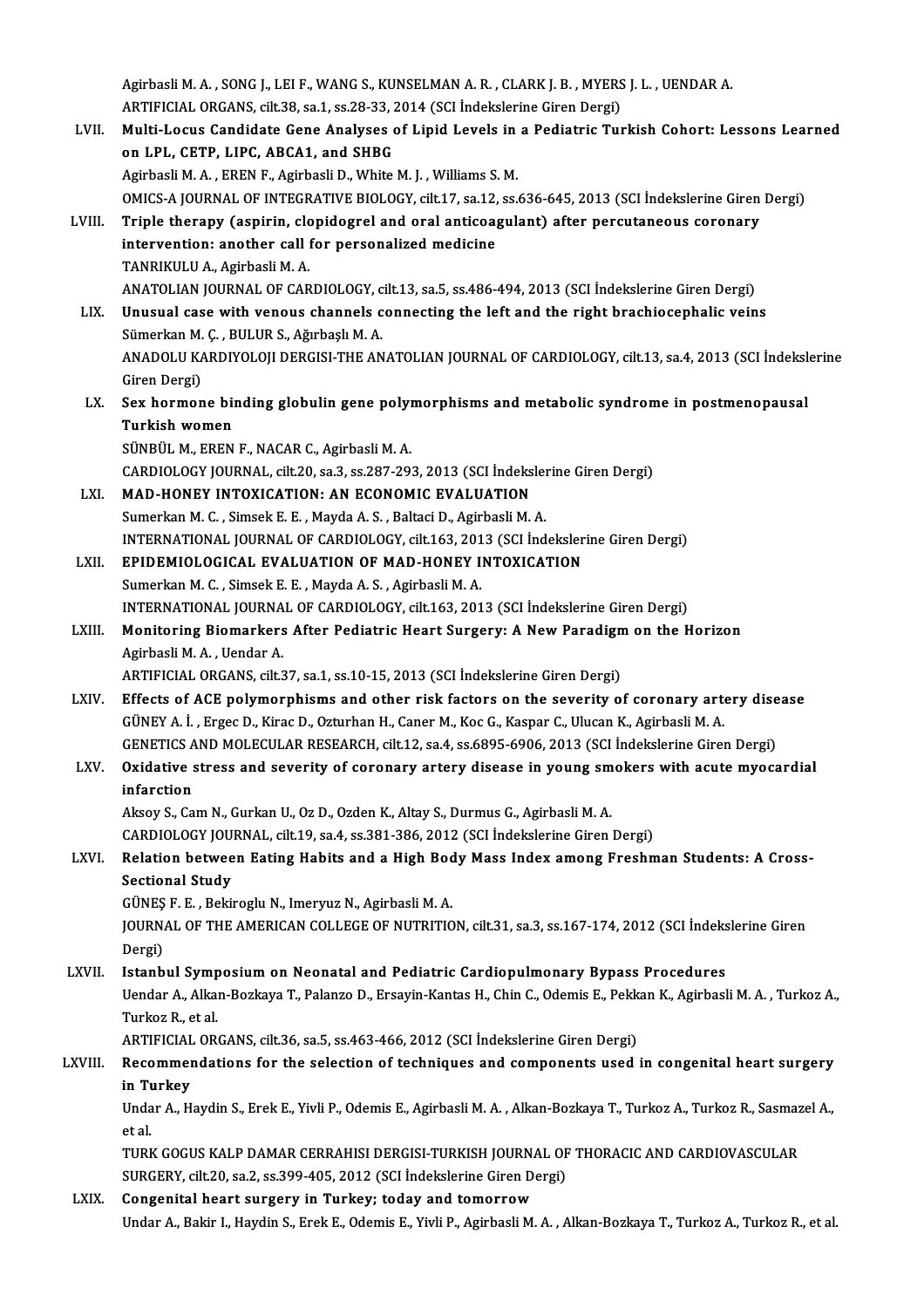TURK GOGUS KALP DAMAR CERRAHISI DERGISI-TURKISH JOURNAL OF THORACIC AND CARDIOVASCULAR<br>SURCERY silt 30, cs 3, cs 191 195, 3013 (SCLIndekalerine Ciren Dergi) TURK GOGUS KALP DAMAR CERRAHISI DERGISI-TURKISH JOURNAL OF<br>SURGERY, cilt.20, sa.2, ss.181-185, 2012 (SCI İndekslerine Giren Dergi)<br>Primany Barautanaous Interventian for Asute Myasardial Infor

TURK GOGUS KALP DAMAR CERRAHISI DERGISI-TURKISH JOURNAL OF THORACIC AND CARDIOVASCULAR<br>SURGERY, cilt.20, sa.2, ss.181-185, 2012 (SCI İndekslerine Giren Dergi)<br>LXX. Primary Percutaneous Intervention for Acute Myocardial Inf SURGERY, cilt.20, sa.2, ss.181-185, 2012 (SCI İndekslerine Giren Dergi)<br>Primary Percutaneous Intervention for Acute Myocardial Infarction in a Patient with Dextrocardia<br>and Situs Inversus Aksoy S., Cam N., Gurkan U., Altay S., Bozbay M., Agirbasli M. A. TEXAS HEART INSTITUTE JOURNAL, cilt.39, sa.1, ss.140-141, 2012 (SCI İndekslerine Giren Dergi) Aksoy S., Cam N., Gurkan U., Altay S., Bozbay M., Agirbasli M. A.<br>TEXAS HEART INSTITUTE JOURNAL, cilt.39, sa.1, ss.140-141, 2012 (SCI İndekslerine Giren Dergi)<br>LXXI. Myocardial Ischemia in Severe Aortic Regurgitation Despi TEXAS HE<br>Myocard<br>Arteries<br>Aksev S Myocardial Ischemia in Severe Aortic Regurgitation Despite Angiograph<br>Arteries<br>Aksoy S., Cam N., Guney M. R. , Gurkan U., Oz D., Poyraz E., Eksik A., Agirbasli M. A.<br>TOHOVILIOURNAL OF EXPERIMENTAL MEDICINE silt 226 ss 1, s Arteries<br>Aksoy S., Cam N., Guney M. R. , Gurkan U., Oz D., Poyraz E., Eksik A., Agirbasli M. A.<br>TOHOKU JOURNAL OF EXPERIMENTAL MEDICINE, cilt.226, sa.1, ss.69-73, 2012 (SCI İndekslerine Giren Dergi)<br>Comparison of Arthropom Aksoy S., Cam N., Guney M. R., Gurkan U., Oz D., Poyraz E., Eksik A., Agirbasli M. A.<br>TOHOKU JOURNAL OF EXPERIMENTAL MEDICINE, cilt.226, sa.1, ss.69-73, 2012 (SCI İndekslerine Giren Dergi)<br>LXXII. Comparison of Anthropometr TOHOKU JOURNAL OF EXPERIMENTAL MEDICINE, cilt.226, sa.1, ss.69-73, 2012 (SC.<br>Comparison of Anthropometric Indices in Predicting Metabolic Syndrome<br>Agirbasli M. A. , Agaoglu N. B. , Ergonul O., Yagmur I., Aydogar H., Oneri Comparison of Anthropometric Indices in Predicting Metabolic Syndrome Components in Children<br>Agirbasli M. A. , Agaoglu N. B. , Ergonul O., Yagmur I., Aydogar H., Oneri T., Ozturk O.<br>METABOLIC SYNDROME AND RELATED DISORDERS Agirbasli M. A. , Agaoglu N. B. , Ergonul O., Yagmur I., Aydogar H., Oneri T., Ozturk O.<br>METABOLIC SYNDROME AND RELATED DISORDERS, cilt.9, sa.6, ss.453-459, 2011 (SCI İndekslerine Gire<br>LXXIII. Multifactor dimensionality re METABOLIC SYNDROME AND RELATED DISORDERS, cilt.9, sa.6, ss.453-459, 20<br>Multifactor dimensionality reduction analysis of MTHFR, PAI-1, ACE,<br>polymorphisms in patients with early onset coronary artery disease<br>Agirbacli M.A., Multifactor dimensionality reduction analysis of MTHFR, PAI-1, ACE, PON1, and eNOS gene<br>polymorphisms in patients with early onset coronary artery disease<br>Agirbasli M. A. , GÜNEY A. İ. , Ozturhan H. S. , Agirbasli D., ULUC po<br>Ag<br>Eu Agirbasli M. A. , GÜNEY A. İ. , Ozturhan H. S. , Agirbasli D., ULUCAN K., Sevinc D., Kirac D., Ryckman K. K. , Williams S.<br>M.<br>EUROPEAN JOURNAL OF CARDIOVASCULAR PREVENTION & REHABILITATION, cilt.18, sa.6, ss.803-809, 2011 M.<br>EUROPEAN JOURNAL OF CARDIOVASCULAR PREVENTION & REHABILITATION, cilt.18, sa.6, ss.803-809, 2011 (SCI<br>İndekslerine Giren Dergi)

- EUROPEAN JOURNAL OF CARDIOVASCULAR PREVENTION &<br>
indekslerine Giren Dergi)<br>
LXXIV. Mad-honey intoxication confirmed by pollen analysis<br>
Sümerkan M. G. Ağurbaslı M. A. Altundağ E. BIJI UP S İndekslerine Giren Dergi)<br>Mad-honey intoxication confirmed by pollen ana<br>Sümerkan M. Ç. , Ağırbaşlı M. A. , Altundağ E., BULUR S.<br>CLINICAL TOXICOLOCY .cilt 49. sə 9. ss 872.972.2011 . Sümerkan M. Ç. , Ağırbaşlı M. A. , Altundağ E., BULUR S.<br>CLINICAL TOXICOLOGY, cilt.49, sa.9, ss.872-873, 2011 (SCI İndekslerine Giren Dergi) Sümerkan M. Ç. , Ağırbaşlı M. A. , Altundağ E., BULUR S.<br>CLINICAL TOXICOLOGY, cilt.49, sa.9, ss.872-873, 2011 (SCI İndekslerine Giren Der<br>LXXV. Istanbul Symposiums on Pediatric Extracorporeal Life Support Systems<br>Handar A.
- CLINICAL TOXICOLOGY, cilt.49, sa.9, ss.872-873, 2011 (SCI İndekslerine Giren Dergi)<br>Istanbul Symposiums on Pediatric Extracorporeal Life Support Systems<br>Uendar A., Haydin S., Yivli P., Weaver B., Pauliks L., Cicek A. E. , **Istanbi**<br>Uendar<br>T., et al.<br>APTIEIC Uendar A., Haydin S., Yivli P., Weaver B., Pauliks L., Cicek A. E. , Erek E., Sasmazel A., A<br>T., et al.<br>ARTIFICIAL ORGANS, cilt.35, sa.11, ss.983-988, 2011 (SCI İndekslerine Giren Dergi)<br>Variation of mortality ofter corona

ARTIFICIAL ORGANS, cilt 35, sa 11, ss 983-988, 2011 (SCI Indekslerine Giren Dergi)

T., et al.<br>ARTIFICIAL ORGANS, cilt.35, sa.11, ss.983-988, 2011 (SCI İndekslerine Giren Dergi)<br>LXXVI. Variation of mortality after coronary artery bypass surgery in relation to hour, day and month of<br>the procedure the procedure<br>Coumbe A., John R., Kuskowski M., Agirbasli M. A. , McFalls E. O. , Adabag S.<br>BMC CARDIOVASCULAR DISORDERS, cilt.11, 2011 (SCI İndekslerine Giren Dergi)<br>The S447Y yerinrt of linenretejn lineae gane iş inverse

Coumbe A., John R., Kuskowski M., Agirbasli M. A., McFalls E. O., Adabag S.

Coumbe A., John R., Kuskowski M., Agirbasli M. A. , McFalls E. O. , Adabag S.<br>BMC CARDIOVASCULAR DISORDERS, cilt.11, 2011 (SCI İndekslerine Giren Dergi)<br>LXXVII. The S447X variant of lipoprotein lipase gene is inversely ass BMC CAF<br>The S44<br>disease The S447X variant of lipoprotein lipase gene is<br>disease<br>Agirbasli M.A., Sumerkan M.C., EREN F., Agirbasli D.<br>HEAPT AND VESSELS, silt 26, so 4, ss 457, 462, 2011 ( disease<br>Agirbasli M. A. , Sumerkan M. C. , EREN F., Agirbasli D.<br>HEART AND VESSELS, cilt.26, sa.4, ss.457-463, 2011 (SCI İndekslerine Giren Dergi)<br>Effecta of lasithin: Chalastaral asyltranaforase genatynes, onguma lavala

Agirbasli M. A. , Sumerkan M. C. , EREN F., Agirbasli D.<br>HEART AND VESSELS, cilt.26, sa.4, ss.457-463, 2011 (SCI İndekslerine Giren Dergi)<br>LXXVIII. Effects of lecithin: Cholesterol acyltransferase genotypes, enzyme levels, HEART AND VESSEL<br>Effects of lecithin:<br>lipoprotein levels Effects of lecithin: Cholesterol acyltransferase genotypes, enzyme leve<br>lipoprotein levels<br>Agirbasli D., Cirakoglu B., EREN F., Sumerkan M., Aksoy S., Aral C., Agirbasli M. A.<br>JOUPMAL OF CLINICAL LIPIDOLOCY, silt 5, sp.3, lipoprotein levels<br>Agirbasli D., Cirakoglu B., EREN F., Sumerkan M., Aksoy S., Aral C., Agirbasli M. A.<br>JOURNAL OF CLINICAL LIPIDOLOGY, cilt.5, sa.3, ss.152-158, 2011 (SCI İndekslerine Giren Dergi)<br>Clysemis Status, Metabol

Agirbasli D., Cirakoglu B., EREN F., Sumerkan M., Aksoy S., Aral C., Agirbasli M. A.<br>JOURNAL OF CLINICAL LIPIDOLOGY, cilt.5, sa.3, ss.152-158, 2011 (SCI İndekslerine Gi<br>LXXIX. Glycemic Status, Metabolic Syndrome, and Cardi JOURNAL OF CLINICAL LIPIDOLOGY, cilt.5, sa.3, ss.152-158, 2011 (SCI İndekslerine Gi<br>Glycemic Status, Metabolic Syndrome, and Cardiovascular Risk in Children<br>Berenson G. S., Agirbasli M. A., Quoc Manh Nguyen Q. M. N., Chen Glycemic Status, Metabolic Syndrome, and Cardiovascular Risk in Children<br>Berenson G. S. , Agirbasli M. A. , Quoc Manh Nguyen Q. M. N. , Chen W., Srinivasan S. R.<br>MEDICAL CLINICS OF NORTH AMERICA, cilt.95, sa.2, ss.409-418, Berenson G. S. , Agirbasli M. A. , Quoc Manh Nguyen Q. M. N. , Chen W., Srinivasan S. R.<br>MEDICAL CLINICS OF NORTH AMERICA, cilt.95, sa.2, ss.409-418, 2011 (SCI İndekslerine Giren Dergi)<br>LXXX. The Effect of Lecithin: Choles

- MEDICAL CLINICS OF NORTH AMERICA, cilt.95, sa.2, ss.46<br>The Effect of Lecithin: Cholesterol Acyltransferase<br>Density Lipoprotein Levels In Turkish Population<br>Agirbacli D. Agirbacli M. A. Fron E. Sumorkan M. Aral C The Effect of Lecithin: Cholesterol Acyltransferase Genotypes, Enzyme<br>Density Lipoprotein Levels In Turkish Population<br>Agirbasli D., Agirbasli M. A. , Eren F., Sumerkan M., Aral C., Aksoy S., Cirakoglu B.<br>CIRCULATION silt Density Lipoprotein Levels In Turkish Population<br>Agirbasli D., Agirbasli M. A., Eren F., Sumerkan M., Aral C., Aksoy S., Cirakoglu B.
- Agirbasli D., Agirbasli M. A., Eren F., Sumerkan M., Aral C., Aksoy S., Cirakoglu B.<br>CIRCULATION, cilt.122, sa.21, 2010 (SCI İndekslerine Giren Dergi)<br>LXXXI. Inflammatory and Hemostatic Response to Cardiopulmonary Bypass i CIRCULATION, cilt.122, sa.21, 2010 (SCI İndekslerine Giren Dergi)<br>Inflammatory and Hemostatic Response to Cardiopulmonary Bypass in Pedi<br>Feasibility of Seriological Testing of Multiple Biomarkers<br>Agirbasli M. A. , Nguyen M Inflammatory and Hemostatic Response to Cardiopulmonary Bypass in Pedi<br>Feasibility of Seriological Testing of Multiple Biomarkers<br>Agirbasli M. A. , Nguyen M., Win K., Kunselman A. R. , Clark J. B. , Myers J. L. , Uendar A. Feasibility of Seriological Testing of Multiple Biomarkers<br>Agirbasli M. A. , Nguyen M., Win K., Kunselman A. R. , Clark J. B. , Myers J. L. , Uendar ,<br>ARTIFICIAL ORGANS, cilt.34, sa.11, ss.987-995, 2010 (SCI İndekslerine G
- LXXXII. The Effects of Blood Pressure Lowering on P-Wave Dispersion in Patients with Hypertensive Crisis in Emergency Setting ARTIFICIAL ORGANS, ci<br>The Effects of Blood<br>in Emergency Setting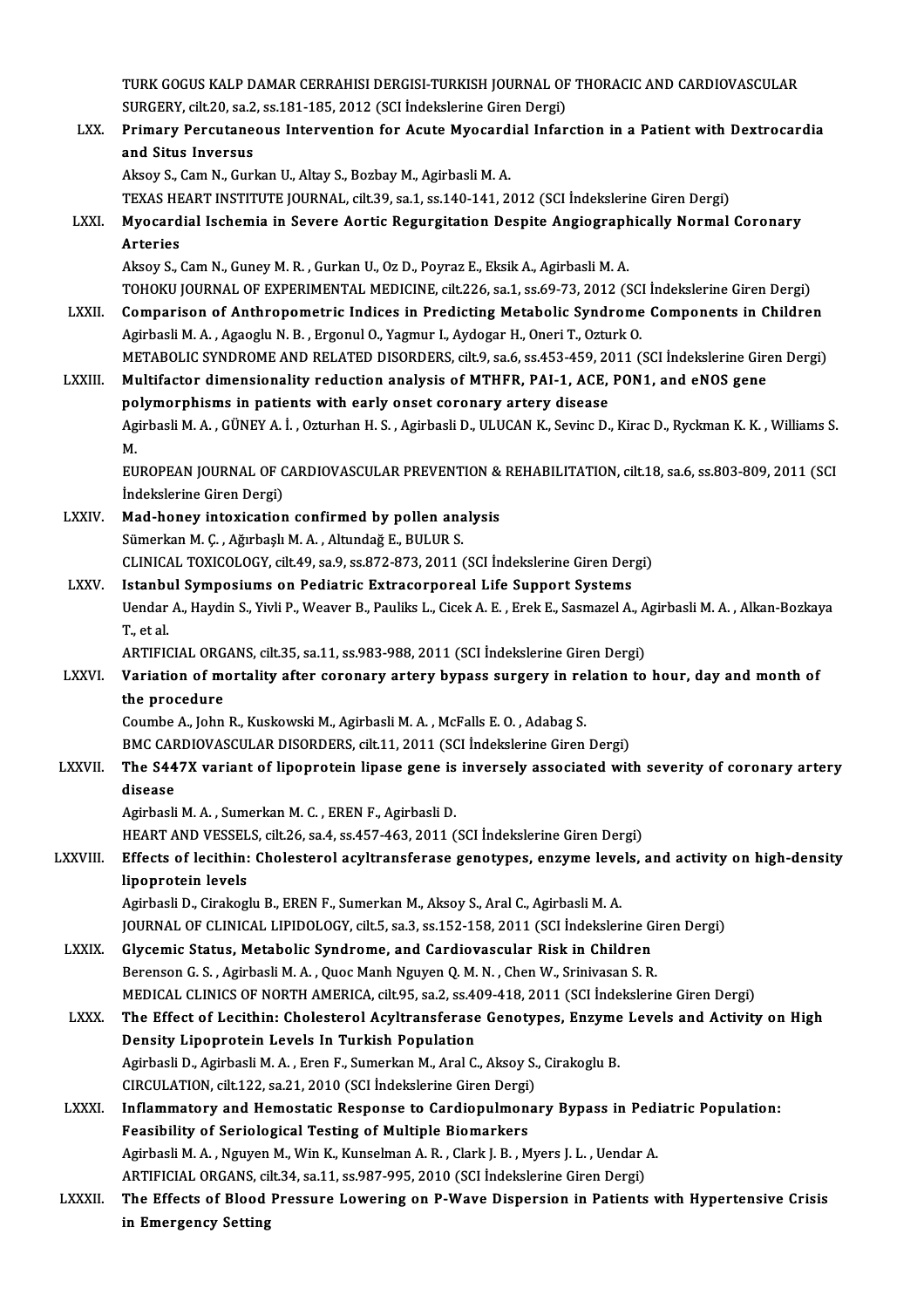Aksoy S.,GurkanU.,OzD.,DayiS.U. ,DemirciD.,EksikA.,SayarN.,AgirbasliM.A. Aksoy S., Gurkan U., Oz D., Dayi S. U. , Demirci D., Eksik A., Sayar N., Agirbasli M. A.<br>CLINICAL AND EXPERIMENTAL HYPERTENSION, cilt.32, sa.7, ss.486-489, 2010 (SCI İndekslerine Giren Dergi)<br>Sex Hermanes, İngulin Besistan Aksoy S., Gurkan U., Oz D., Dayi S. U. , Demirci D., Eksik A., Sayar N., Agirbasli M. A.<br>CLINICAL AND EXPERIMENTAL HYPERTENSION, cilt.32, sa.7, ss.486-489, 2010 (SCI İndekslerine Giren Dergi<br>LXXXIII. Sex Hormones, Insulin CLINICAL AND EXPERIMENTAL HYPERTENSION, cilt.32, sa.7, ss.486-489, 2010 (SC<br>Sex Hormones, Insulin Resistance and High-Density Lipoprotein Cholest<br>Agirbasli M. A. , Agaoglu N. B. , Orak N., Caglioz H., Ocek T., Karabag T., Sex Hormones, Insulin Resistance and High-Density Lipoprotein Cholesterol Levels in Chi<br>Agirbasli M. A. , Agaoglu N. B. , Orak N., Caglioz H., Ocek T., Karabag T., Baykan O. A.<br>HORMONE RESEARCH IN PAEDIATRICS, cilt.73, sa. Agirbasli M. A. , Agaoglu N. B. , Orak N., Caglioz H., Ocek T., Karabag T., Baykan O. A.<br>HORMONE RESEARCH IN PAEDIATRICS, cilt.73, sa.3, ss.166-174, 2010 (SCI İndekslerine Giren Dergi)<br>LXXXIV. Blood pressure and anthropome HORMONE RE<br>Blood press<br>adolescents<br>Porisi S. Agos Blood pressure and anthropometric measuren<br>adolescents<br>Borici S., Agaoglu N.B. , Baykan O.A. , Agirbasli M.A.<br>ACTA CARDIOLOCICA silt 64, sa 6, ss 747,754, 2009. adolescents<br>Borici S., Agaoglu N. B. , Baykan O. A. , Agirbasli M. A.<br>ACTA CARDIOLOGICA, cilt.64, sa.6, ss.747-754, 2009 (SCI İndekslerine Giren Dergi)<br>Sex, bermenes and metebelis syndreme in shildren and adelessents Borici S., Agaoglu N. B. , Baykan O. A. , Agirbasli M. A.<br>ACTA CARDIOLOGICA, cilt.64, sa.6, ss.747-754, 2009 (SCI İndekslerine Giren Dergi<br>LXXXV. Sex hormones and metabolic syndrome in children and adolescents<br>Agirbasli M. ACTA CARDIOLOGICA, cilt.64, sa.6, ss.747-754, 2009 (SCI İndekslerine Giren Dergi<br>Sex hormones and metabolic syndrome in children and adolescents<br>Agirbasli M. A. , Agaoglu N. B. , Orak N., Caglioz H., Ocek T., Poci N., Sala Sex hormones and metabolic syndrome in children and adolescents<br>Agirbasli M. A. , Agaoglu N. B. , Orak N., Caglioz H., Ocek T., Poci N., Salaj A., Maya S.<br>METABOLISM-CLINICAL AND EXPERIMENTAL, cilt.58, sa.9, ss.1256-1262, Agirbasli M. A. , Agaoglu N. B. , Orak N., Caglioz H., Ocek T., Poci N., Salaj A., Maya S.<br>METABOLISM-CLINICAL AND EXPERIMENTAL, cilt.58, sa.9, ss.1256-1262, 2009 (SCI İndekslerine Giren Dergi)<br>LXXXVI. CVD RISK FACTORS AND METABOLISM-CLINICAL AND EXPERIMENTAL, cil<br>CVD RISK FACTORS AND LIFESTYLE IN TUR<br>ISTANBUL: THE PEP FAMILY HEART STUDY<br>Heas Conat Aodirhasli Mode Schuandt P CVD RISK FACTORS AND LIFESTYLE IN TURKISH MIGRANTS AND RESIDENTS IN NUREMBERG AND ISTANBUL: THE PEP FAMILY HEART STUDY<br>Haas G., Onat A., Agirbasli M. A. , Schwandt P. **ISTANBUL: THE PEP FAMILY HEART STUDY<br>Haas G., Onat A., Agirbasli M. A. , Schwandt P.<br>ATHEROSCLEROSIS SUPPLEMENTS, cilt.10, sa.2, 2009 (SCI İndekslerine Giren Dergi)<br>A nodungulated left yontrigular hemangiama initially mis** LXXXVII. A pedunculated left ventricular hemangioma initially misdiagnosed as thrombus in a woman with atypical chest pain ATHEROSCLEROSIS S<br>A pedunculated left<br>atypical chest pain<br>Tanrilulu M A - Orbe Tanrikulu M.A., Ozben B., ÇİNÇİN A.A., Baskan O., Agirbasli M.A. <mark>atypical chest pain</mark><br>Tanrikulu M. A. , Ozben B., ÇİNÇİN A. A. , Baskan O., Agirbasli M. A.<br>JOURNAL OF THROMBOSIS AND THROMBOLYSIS, cilt.27, sa.2, ss.227-232, 2009 (SCI İndekslerine Giren Dergi)<br>Prehanarin sanum linanratai LXXXVIII. Preheparin serum lipoprotein lipase mass interacts with gender, gene polymorphism and, positively,<br>with smoking JOURNAL OF TH<br>Preheparin se<br>with smoking<br>Onat A. Hergen Onat A., Hergenc G., Agirbasli M. A., Kaya Z., Can G., Uenaltuna N. E. with smoking<br>Onat A., Hergenc G., Agirbasli M. A. , Kaya Z., Can G., Uenaltuna N. E.<br>CLINICAL CHEMISTRY AND LABORATORY MEDICINE, cilt.47, sa.2, ss.208-215, 2009 (SCI İndekslerine Giren Dergi)<br>Shart term effects of CRBH ago Onat A., Hergenc G., Agirbasli M. A. , Kaya Z., Can G., Uenaltuna N. E.<br>CLINICAL CHEMISTRY AND LABORATORY MEDICINE, cilt.47, sa.2, ss.208-215, 2009 (SCI İndekslerine Girents with advanced<br>LXXXIX. Short term effects of GnRH CLINICAL CHEMIS<br>Short term effec<br>prostate cancer<br>Agirbasli M.A., Po Short term effects of GnRH agonists on plasma fibrinolytic balance in patients with advanced<br>prostate cancer<br>Agirbasli M.A. , Baykan O.A. , Tekin A., Sengor F., ÇİNÇİN A.A. , Demir M., Vaughan D. E. JOURNAL OF THROMBOSIS AND THROMBOLYSIS, cilt.27, sa.2, ss.172-174, 2009 (SCI İndekslerine Giren Dergi) Agirbasli M. A., Baykan O. A., Tekin A., Sengor F., ÇİNÇİN A. A., Demir M., Vaughan D. E.<br>JOURNAL OF THROMBOSIS AND THROMBOLYSIS, cilt.27, sa.2, ss.172-174, 2009 (SCI İndekslerine Giren Derg<br>XC. Large apical thrombus in a **JOURNAL OF T<br>Large apical<br>endocarditis<br>CINCIN A A C** Large apical thrombus in a patient with persistent heart f<br>endocarditis<br>ÇİNÇİN A. A. , Ozben B., Tanrikulu M. A. , Baskan O., Agirbasli M. A.<br>JOUDNAL OE CENERAL INTERNAL MEDICINE silt 22, se 10, se 17. endocarditis<br>ÇİNÇİN A. A. , Ozben B., Tanrikulu M. A. , Baskan O., Agirbasli M. A.<br>JOURNAL OF GENERAL INTERNAL MEDICINE, cilt.23, sa.10, ss.1713-1718, 2008 (SCI İndekslerine Giren Dergi)<br>COMRARISON OF LIRORROTEIN LEVELS IN CINCIN A. A., Ozben B., Tanrikulu M. A., Baskan O., Agirbasli M. A.<br>JOURNAL OF GENERAL INTERNAL MEDICINE, cilt.23, sa.10, ss.1713-1718, 2008 (SCI Indeksle<br>XCI. COMPARISON OF LIPOPROTEIN LEVELS IN TURKISH VERSUS GERMAN CHIL JOURNAL OF GENERAL INTERNAL MEDICINE, cilt.23, sa.10, ss.1713-1718, 2008<br>COMPARISON OF LIPOPROTEIN LEVELS IN TURKISH VERSUS GERMAN<br>Agirbasli M. A. , Haas G. M. , Baykan A. O. , Agaoglu N. B. , Liepold E., Schwandt P.<br>ATHEP COMPARISON OF LIPOPROTEIN LEVELS IN TURKISH VERSUS GERMAN CHILDRE<br>Agirbasli M. A. , Haas G. M. , Baykan A. O. , Agaoglu N. B. , Liepold E., Schwandt P.<br>ATHEROSCLEROSIS SUPPLEMENTS, cilt.9, sa.1, ss.90, 2008 (SCI İndeksleri Agirbasli M. A. , Haas G. M. , Baykan A. O. , Agaoglu N. B. , Liepold E., Schwandt P.<br>ATHEROSCLEROSIS SUPPLEMENTS, cilt.9, sa.1, ss.90, 2008 (SCI İndekslerine Giren Dergi)<br>XCII. RESOLUTION OF ECG AND ECHOCARDIOGRAPHIC CHAN ATHEROSCLEROSIS SUPPLEMENTS, cilt.9, sa.1<br>RESOLUTION OF ECG AND ECHOCARDIO<br>ELEVATION MYOCARDIAL INFARCTION<br>Tanrilath A Agirbacli M A RESOLUTION OF ECG AND ECHOCARDIOGRAPHIC CHANGES IN YOUNG PATIENTS AFTER ST<br>ELEVATION MYOCARDIAL INFARCTION<br>Tanrikulu A., Agirbasli M. A. ATHEROSCLEROSIS SUPPLEMENTS, cilt.9, sa.1, ss.227,2008 (SCI İndekslerineGirenDergi) Tanrikulu A., Agirbasli M. A.<br>ATHEROSCLEROSIS SUPPLEMENTS, cilt.9, sa.1, ss.227, 2008 (SCI İndekslerine Giren Dergi)<br>XCIII. COMPARISON OF ANTROPOMETRIC MEASUREMENTS IN TURKISH CHILDREN FROM ISTANBUL,<br>TIIRKEY VERSIIS NI ATHEROSCLEROSIS SUPPLEMENTS, cilt.9, sa.1<br>COMPARISON OF ANTROPOMETRIC MEA:<br>TURKEY VERSUS NURNBERG, GERMANY<br>Sebuandt B. Haas G. Baukan A. Agirbasli D. J. TURKEY VERSUS NURNBERG, GERMANY<br>Schwandt P., Haas G., Baykan A., Agirbasli D., Liepold E., Agirbasli M. A. TURKEY VERSUS NURNBERG, GERMANY<br>Schwandt P., Haas G., Baykan A., Agirbasli D., Liepold E., Agirbasli M. A.<br>ATHEROSCLEROSIS SUPPLEMENTS, cilt.9, sa.1, ss.265, 2008 (SCI İndekslerine Giren Dergi)<br>PREHERARIN SERIIM LIRORROTEI Schwandt P., Haas G., Baykan A., Agirbasli D., Liepold E., Agirbasli M. A.<br>ATHEROSCLEROSIS SUPPLEMENTS, cilt.9, sa.1, ss.265, 2008 (SCI İndekslerine Giren Dergi)<br>XCIV. PREHEPARIN SERUM LIPOPROTEIN LIPASE MASS IN METABOLIC ATHEROSCLEROSIS SUPPLEMENTS, cilt.9, sa.1, ss.265, 2008 (SCI Indekslerine Giren Derg<br>PREHEPARIN SERUM LIPOPROTEIN LIPASE MASS IN METABOLIC SYNDROME A<br>DISEASE: INTERACTION WITH GENDER, GENE POLYMORPHISM AND SMOKING<br>Harsons PREHEPARIN SERUM LIPOPROTEIN LIPASE MASS IN META<br>DISEASE: INTERACTION WITH GENDER, GENE POLYMORP!<br>Hergenc G., Onat A., Agirbasli M. A. , Kaya Z., Can G., Unaltuna N. E.<br>ATHEPOSCI EPOSIS SUPPLEMENTS silt 0, 20.1, 20.20.21, DISEASE: INTERACTION WITH GENDER, GENE POLYMORPHISM AND SMOKING<br>Hergenc G., Onat A., Agirbasli M. A. , Kaya Z., Can G., Unaltuna N. E.<br>ATHEROSCLEROSIS SUPPLEMENTS, cilt.9, sa.1, ss.30-31, 2008 (SCI İndekslerine Giren Dergi Hergenc G., Onat A., Agirbasli M. A. , Kaya Z., Can G., Unaltuna N. E.<br>ATHEROSCLEROSIS SUPPLEMENTS, cilt.9, sa.1, ss.30-31, 2008 (SCI İndekslerine Giren Dergi)<br>XCV. COMBINED EFFECTS OF ANGIOTENSIN CONVERTING ENZYME INHIBIT ATHEROSCLEROSIS SUPPLEMENTS, cilt.9, sa.1, ss.30-31, 2008 (SCI İndekslerine Giren Dergi)<br>COMBINED EFFECTS OF ANGIOTENSIN CONVERTING ENZYME INHIBITORS AND ANGIO'<br>RECEPTOR BLOCKERS ON PLASMA INFLAMMATORY AND FIBRINOLYTIC PAR COMBINED EFFECTS OF ANGIOTENSI<br>RECEPTOR BLOCKERS ON PLASMA IN<br>CINCINA.A., Baykan A.O., Agirbasli M.A. RECEPTOR BLOCKERS ON PLASMA INFLAMMATORY AND FIBRINOLYTIC PARAMETERS<br>ÇİNÇİN A. A. , Baykan A. O. , Agirbasli M. A.<br>ATHEROSCLEROSIS SUPPLEMENTS, cilt.9, sa.1, ss.239, 2008 (SCI İndekslerine Giren Dergi)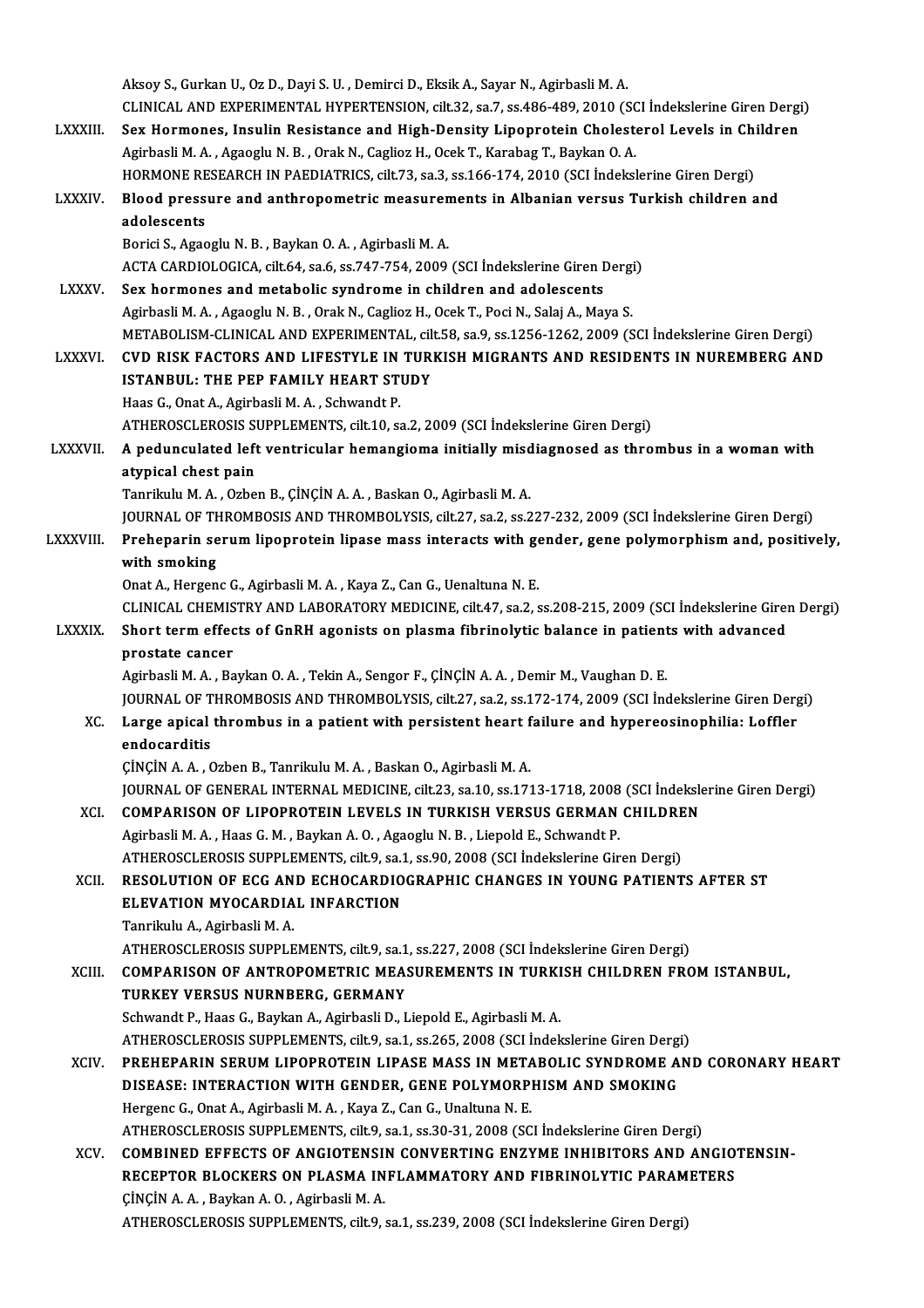XCVI. SHORT TERM EFFECTS OF GNRH AGONISTS ON PLASMA FIBRINOLYTIC SYSTEM IN METASTATIC SHORT TERM EFFEC<br>PROSTATE CANCER<br>Paylan O. C<sup>INCIN A.A</sup> PROSTATE CANCER<br>Baykan O., ÇİNÇİN A. A. , Tekin A., Sengor F., Demir M., Agirbasli M. A.

- ATHEROSCLEROSIS SUPPLEMENTS, cilt.9, sa.1, ss.119,2008 (SCI İndekslerineGirenDergi)
- XCVII. DIETARY, PHYSICAL ACTIVITY AND ANTROPOMETRIC VARIABLES IN LOW TO MIDDLE ATHEROSCLEROSIS SUPPLEMENTS, cilt.9, sa.1, ss.119, 2008 (SCI İndekslerine Giren Dergi)<br>DIETARY, PHYSICAL ACTIVITY AND ANTROPOMETRIC VARIABLES IN LOW TO MIDD!<br>SOCIOECONOMIC STATUS CHILDREN AND ADOLESCENTS FROM ISTANBUL, TUR DIETARY, PHYSICAL ACTIVITY AND ANTROPOMETRIC VARIABLES IN L<br>SOCIOECONOMIC STATUS CHILDREN AND ADOLESCENTS FROM ISTANI<br>Agaoglu N., Baykan O., Orak N., Arikan S., Aksoy C., YILMAZ M. A. , Agirbasli M. A.<br>ATHEROSCI EROSIS SUR SOCIOECONOMIC STATUS CHILDREN AND ADOLESCENTS FROM ISTANBUL, TURK<br>Agaoglu N., Baykan O., Orak N., Arikan S., Aksoy C., YILMAZ M. A. , Agirbasli M. A.<br>ATHEROSCLEROSIS SUPPLEMENTS, cilt.9, sa.1, ss.254, 2008 (SCI İndekslerin Agaoglu N., Baykan O., Orak N., Arikan S., Aksoy C., YILMAZ M. A. , Agirbasli M. A.<br>ATHEROSCLEROSIS SUPPLEMENTS, cilt.9, sa.1, ss.254, 2008 (SCI İndekslerine Giren Dergi)<br>XCVIII. FREQUENCY, SIGNIFICANCE AND ASSOCIATION

ATHEROSCLEROSIS SUPPLEMENTS, cilt.9, sa.1, ss.254, 2008 (SCI İndekslerine Gi<br>FREQUENCY, SIGNIFICANCE AND ASSOCIATION OF ACE AND MTHFR GI<br>TURKISH PATIENTS WITH EARLY ONSET CORONARY ARTERY DISEASE<br>Ozturban H. Cunov L. Sovine FREQUENCY, SIGNIFICANCE AND ASSOCIATION OF ACE AND N<br>TURKISH PATIENTS WITH EARLY ONSET CORONARY ARTERY<br>Ozturhan H., Guney I., Sevinc D., Agirbasli D., Baykan O., Agirbasli M.A.<br>ATHEROSCI EROSIS SURPLEMENTS sitt 0 so 1 so 1 TURKISH PATIENTS WITH EARLY ONSET CORONARY ARTERY DISEASE<br>Ozturhan H., Guney I., Sevinc D., Agirbasli D., Baykan O., Agirbasli M. A.<br>ATHEROSCLEROSIS SUPPLEMENTS, cilt.9, sa.1, ss.108, 2008 (SCI İndekslerine Giren Dergi)

XCIX. Short-termeffects of angiotensin receptor blockers on blood pressure control, and plasma ATHEROSCLEROSIS SUPPLEMENTS, cilt.9, sa.1, ss.108, 2008 (SCI İndekslerine Giren Dergi)<br>Short-term effects of angiotensin receptor blockers on blood pressure control, and plasma<br>inflammatory and fibrinolytic parameters in p Short-tern<br>inflammate<br>inhibitors<br>Agirbasli M i<mark>nflammatory and fibrinolytic par</mark><br>inhibitors<br>Agirbasli M. A. , Cincin A., Baykan O. A.<br>JOUPNAL OF THE PENIN ANCIOTENS i<mark>nhibitors</mark><br>Agirbasli M. A. , Cincin A., Baykan O. A.<br>JOURNAL OF THE RENIN-ANGIOTENSIN-ALDOSTERONE SYSTEM, cilt.9, sa.1, ss.22-26, 2008 (SCI İndekslerine Giren

Dergi) JOURNAL OF THE RENIN-ANGIOTENSIN-ALDOSTERONE SYSTEM, cilt.9, sa.1, ss.22-26, 2008 (SCI İndekslerine Gir<br>Dergi)<br>C. Trends in body mass index, blood pressure and parental smoking habits in middle socio-economic<br>level Turkish

Dergi)<br>Trends in body mass inde<br>level Turkish adolescents<br>Agirbasli M.A. Tenrilulu P Trends in body mass index, blood pressure and parental smoking habits in middle socio<mark>l</mark><br>level Turkish adolescents<br>Agirbasli M. A. , Tanrikulu B., Arikan S., Izci E., ÖZGÜVEN S., Besimoglu B., Ciliv G., Maradit-Kremers H.<br>

level Turkish adolescents<br>Agirbasli M. A. , Tanrikulu B., Arikan S., Izci E., ÖZGÜVEN S., Besimoglu B., Ciliv G., Maradit-Kremers H.<br>JOURNAL OF HUMAN HYPERTENSION, cilt.22, sa.1, ss.12-17, 2008 (SCI İndekslerine Giren Derg Agirbasli M. A. , Tanrikulu B., Arikan S., Izci E., ÖZGÜVEN S., Besimoglu B., Ciliv G., Maradit-Kremers H.<br>JOURNAL OF HUMAN HYPERTENSION, cilt.22, sa.1, ss.12-17, 2008 (SCI İndekslerine Giren Dergi)<br>CI. Exercise increases

disease and normal right ventricular function<br>Erdim R., Gemici G., Tokay S., Ones T., Inanir S., Agirbasli M. A., Oktay A. Exercise increases B-type natriuretic peptide levels in patients<br>disease and normal right ventricular function<br>Erdim R., Gemici G., Tokay S., Ones T., Inanir S., Agirbasli M.A. , Oktay A.<br>EUROPEAN HEAPT JOURNAL si<sup>11, 29</sup>, disease and normal right ventricular function<br>Erdim R., Gemici G., Tokay S., Ones T., Inanir S., Agirbasli M. A. , Oktay A.<br>EUROPEAN HEART JOURNAL, cilt.28, ss.310, 2007 (SCI İndekslerine Giren Dergi)<br>The blaskade of the r

# CII. The blockade of the renin-angiotensin system reverses tacrolimus related cardiovascular toxicity at the histopathological level EUROPEAN HEART JOURNAL,<br>The blockade of the renin-<br>the histopathological level The blockade of the renin-angiotensin system reverses tacrolimus related cardic<br>the histopathological level<br>Agirbasli M. A. , Papila-Topal N., Ogutmen B., Deniz H., Cakalagaoglu F., Tuglular S., Akoglu E.<br>JOUPMAL OF THE RE

JOURNAL OF THE RENIN-ANGIOTENSIN-ALDOSTERONE SYSTEM, cilt.8, sa.2, ss.54-58, 2007 (SCI İndekslerine Giren<br>Dergi) Agirbas<br>JOURN<br>Dergi)<br>Dees JOURNAL OF THE RENIN-ANGIOTENSIN-ALDOSTERONE SYSTEM, cilt.8, sa.2, ss.54-58, 2007 (SCI İndekslerine Girer<br>Dergi)<br>CIII. Does off-pump coronary artery bypass surgery reduce secretion of plasminogen activator inhibitor-

# Der<br>Doe<br>1 ? Does off-pump coronary artery bypass surgery r<br>1 ?<br>Ozkara C., Guler N., Batyraliev T., Okut H., Agirbasli M. A.<br>INTERNATIONAL JOURNAL OF GLINICAL PRACTICE silt 1 ?<br>Ozkara C., Guler N., Batyraliev T., Okut H., Agirbasli M. A.<br>INTERNATIONAL JOURNAL OF CLINICAL PRACTICE, cilt.61, sa.5, ss.763-767, 2007 (SCI İndekslerine Giren Dergi)<br>Seguence variatione within the genee related to ho

Ozkara C., Guler N., Batyraliev T., Okut H., Agirbasli M. A.<br>INTERNATIONAL JOURNAL OF CLINICAL PRACTICE, cilt.61, sa.5, ss.763-767, 2007 (SCI İndekslerine Giren Dergi)<br>CIV. Sequence variations within the genes related to h INTERNATIONAL JOURNAL OF CLINICAL F<br>Sequence variations within the genes<br>artery disease in Turkish population<br>Taymaz H. Erarclan S. Oner E.T., Alkan T. Sequence variations within the genes related to hemostatic imbalance and their impact on coronary<br>artery disease in Turkish population<br>Taymaz H., Erarslan S., Oner E. T. , Alkan T., Agirbasli M. A. , Kirdar B. artery disease in Turkish population<br>Taymaz H., Erarslan S., Oner E. T. , Alkan T., Agirbasli M. A. , Kirdar B.<br>THROMBOSIS RESEARCH, cilt.119, sa.1, ss.55-62, 2007 (SCI İndekslerine Giren Dergi)<br>The effects of TNE alpha in

### CV. The effects of TNF alpha inhibition on plasma fibrinolytic balance in patients with chronic THROMBOSIS RESEARCH, cilt.119, sa.1, ss<br>The effects of TNF alpha inhibition of<br>inflammatory rheumatical disorders AgirbasliM.A. , InancN.,BaykanO.A. ,DireskeneliH. i<mark>nflammatory rheumatical disorders</mark><br>Agirbasli M. A. , Inanc N., Baykan O. A. , Direskeneli H.<br>CLINICAL AND EXPERIMENTAL RHEUMATOLOGY, cilt.24, sa.5, ss.580-583, 2006 (SCI İndekslerine Giren Dergi)<br>Metabolis sundroma in Tu

CVI. Metabolic syndrome in Turkish children and adolescents CLINICAL AND EXPERIMENTAL RHEUM<br>Metabolic syndrome in Turkish chil<br>Agirbasli M. A. , Cakir S., Ozme S., Ciliv G.<br>METABOLISM CLINICAL AND EXPERIMI Metabolic syndrome in Turkish children and adolescents<br>Agirbasli M. A. , Cakir S., Ozme S., Ciliv G.<br>METABOLISM-CLINICAL AND EXPERIMENTAL, cilt.55, sa.8, ss.1002-1006, 2006 (SCI İndekslerine Giren Dergi)<br>Interaction amena

CVII. Interaction among 5,10 methylenetetrahydrofolate reductase, plasminogen activator inhibitor and METABOLISM-CLINICAL AND EXPERIMENTAL, cilt.55, sa.8, ss.1002-1006, 2006 (SCI İndekslerine Giren Derg<br>Interaction among 5,10 methylenetetrahydrofolate reductase, plasminogen activator inhibitor a<br>endothelial nitric oxide sy Interaction among 5,10 met<br>endothelial nitric oxide syn<br>disease in Turkish patients endothelial nitric oxide synthase gene polymorp<br>disease in Turkish patients<br>Agirbasli D., Agirbasli M. A. , Williams S. M. , Phillips J. A.<br>CORONARY ARTERY DISEASE, 811.1.7, 89.5, 89.41.3, 41.7, 5

disease in Turkish patients<br>Agirbasli D., Agirbasli M. A. , Williams S. M. , Phillips J. A.<br>CORONARY ARTERY DISEASE, cilt.17, sa.5, ss.413-417, 2006 (SCI İndekslerine Giren Dergi)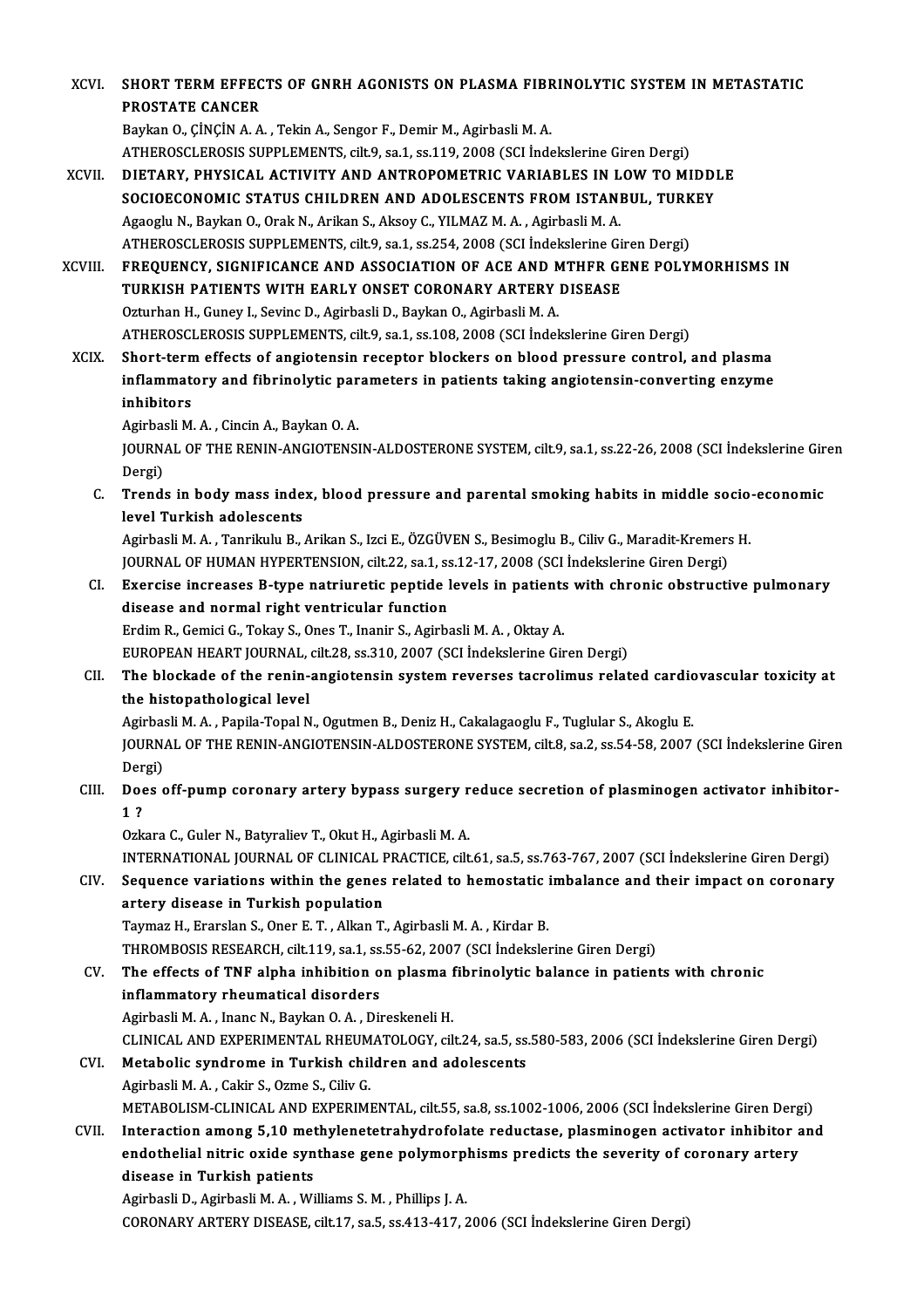| CVIII.  | The effects of short term (3 weeks) testosterone treatment on serum inflammatory markers in men             |
|---------|-------------------------------------------------------------------------------------------------------------|
|         | undergoing coronary artery stenting                                                                         |
|         | Guler N., Batyraliev T., Dulger H., Ozkara C., Tuncer M., Aslan S., Okut H., Agirbasli M. A.                |
|         | INTERNATIONAL JOURNAL OF CARDIOLOGY, cilt.109, sa.3, ss.339-343, 2006 (SCI İndekslerine Giren Dergi)        |
| CIX.    | Paradoxical mesentery embolism and silent myocardial infarction in primary antiphospholipid                 |
|         | syndrome: A case report                                                                                     |
|         | Duman D., Demirtunc R., Duman D., Sungur F., Agirbasli M. A., Cakmak M.                                     |
|         | HEART SURGERY FORUM, cilt.9, sa.2, 2006 (SCI İndekslerine Giren Dergi)                                      |
| CX.     | Body mass index and lipid levels in children from Ankara, Turkey versus Bogalusa, Louisiana                 |
|         | Agirbasli M. A., Ciliv G., Cakir S., Srinivasan S., Berenson G., Ozme S.                                    |
|         | PREVENTIVE MEDICINE, cilt.41, ss.843-845, 2005 (SCI İndekslerine Giren Dergi)                               |
| CXI.    | Pivotal role of plasminogen-activator inhibitor 1 in vascular disease                                       |
|         | Agirbasli M.A.                                                                                              |
|         | INTERNATIONAL JOURNAL OF CLINICAL PRACTICE, cilt.59, sa.1, ss.102-106, 2005 (SCI İndekslerine Giren Dergi)  |
| CXII.   | Clinical and echocardiographic predictors of left atrial appendage dysfunction in patients with mitral      |
|         | stenosis in sinus rhythm                                                                                    |
|         | Guler N., Demirbag R., Ozkara C., Eryonucu B., Gunes A., Tuncer M., Guntekin U., Kocabas S., Agirbash M. A. |
|         | JOURNAL OF THE AMERICAN SOCIETY OF ECHOCARDIOGRAPHY, cilt.17, sa.8, ss.819-823, 2004 (SCI Indekslerine      |
|         | Giren Dergi)                                                                                                |
| CXIII.  | Outcome of coronary revascularization in patients on renal dialysis                                         |
|         | Agirbasli M. A., Weintraub W., Chang G., King S., Guyton R., Thompson T., Alameddine F., Ghazzal Z.         |
|         | AMERICAN JOURNAL OF CARDIOLOGY, cilt.86, sa.4, ss.395-399, 2000 (SCI İndekslerine Giren Dergi)              |
| CXIV.   | The use of intrastent peripheral stent in large coronary arteries: Report of three cases                    |
|         | Agirbasli M. A., Morris D., Marshall J.                                                                     |
|         | CATHETERIZATION AND CARDIOVASCULAR INTERVENTIONS, cilt.50, sa.4, ss.498-501, 2000 (SCI İndekslerine         |
|         | Giren Dergi)                                                                                                |
| CXV.    | Situs inversus with hypertrophic cardiomyopathy in identical twins                                          |
|         | Agirbasli M. A., Hamid R., Jennings H., Tiller G.                                                           |
|         | AMERICAN JOURNAL OF MEDICAL GENETICS, cilt.91, sa.5, ss.327-330, 2000 (SCI İndekslerine Giren Dergi)        |
| CXVI.   | Comparative effect of angiotensin-converting enzyme inhibition and angiotensin II type 1 receptor           |
|         | antagonism on plasma fibrinolytic balance in humans                                                         |
|         | Brown N., Agirbasli M. A., Vaughan D.                                                                       |
|         | HYPERTENSION, cilt.34, sa.2, ss.285-290, 1999 (SCI Indekslerine Giren Dergi)                                |
| CXVII.  | Pseudoaneurysm of the mitral-aortic intervalvular fibrosa: A long-term complication of infective            |
|         | endocarditis                                                                                                |
|         | Agirbasli M. A., Fadel B.                                                                                   |
|         | ECHOCARDIOGRAPHY-A JOURNAL OF CARDIOVASCULAR ULTRASOUND AND ALLIED TECHNIQUES, cilt.16, sa.3,               |
|         | ss.253-257, 1999 (SCI İndekslerine Giren Dergi)                                                             |
| CXVIII. | Effect of activation and inhibition of the renin-angiotensin system on plasma PAI-1                         |
|         | Brown N., Agirbasli M. A., Williams G., Litchfield W., Vaughan D.                                           |
|         | HYPERTENSION, cilt.32, sa.6, ss.965-971, 1998 (SCI İndekslerine Giren Dergi)                                |
| CXIX.   | The renin-angiotensin system and vascular fibrinolytic balance                                              |
|         | Agirbasli M A , Vaughan D                                                                                   |
|         | INTERNATIONAL JOURNAL OF CLINICAL PRACTICE, ss.20-25, 1998 (SCI İndekslerine Giren Dergi)                   |
| CXX.    | Stent procedure complicated by thrombus formation distal to the lesion within a muscle bridge               |
|         | Agirbasli M. A., Hillegass W., Chapman G., Brott B.                                                         |
|         | CATHETERIZATION AND CARDIOVASCULAR DIAGNOSIS, cilt.43, sa.1, ss.73-76, 1998 (SCI İndekslerine Giren Dergi)  |
| CXXI.   | Coronary to pulmonary artery shunt via the bronchial artery demonstrated by magnetic resonance              |
|         | imaging                                                                                                     |
|         | Agirbasli M. A., Lenhart M., Arildsen R., Myers P.                                                          |
|         | JOURNAL OF INTERVENTIONAL CARDIOLOGY, cilt.10, sa.6, ss.449-452, 1997 (SCI İndekslerine Giren Dergi)        |
|         |                                                                                                             |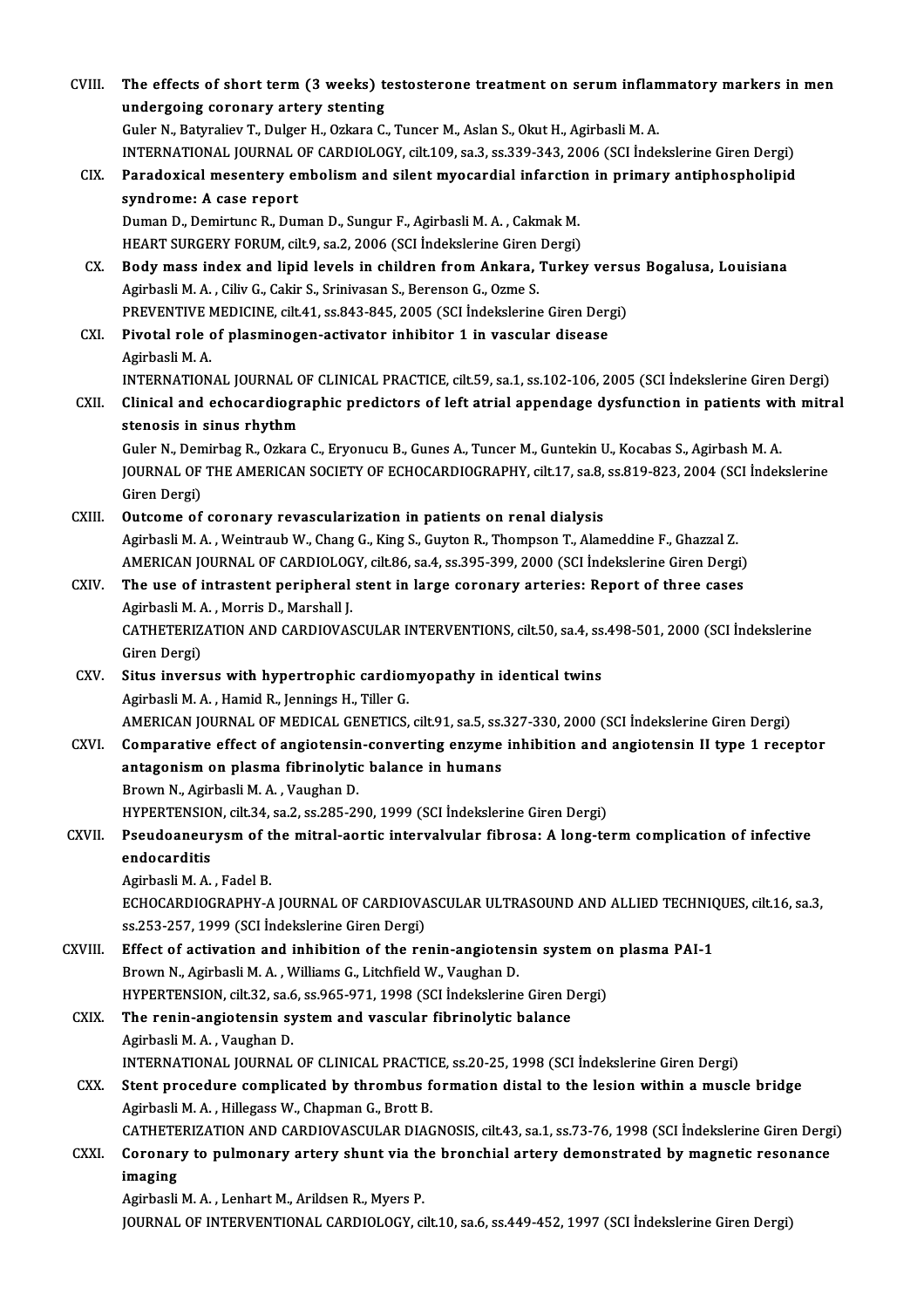- CXXII. Myocardial bridge as a cause of thrombus formation and myocardial infarction in a young athlete<br>Agiphoeli M.A. Mortin C. Stout Llennings H. Lee L. Divon L. Myocardial bridge as a cause of thrombus formation<br>Agirbasli M. A. , Martin G., Stout J., Jennings H., Lea J., Dixon J.<br>CLINICAL CARDIOLOCY si<sup>lt 20</sup>, 82.12, 83.1922,1926,1997 (S Myocardial bridge as a cause of thrombus formation and myocardial infarction<br>Agirbasli M. A. , Martin G., Stout J., Jennings H., Lea J., Dixon J.<br>CLINICAL CARDIOLOGY, cilt.20, sa.12, ss.1032-1036, 1997 (SCI İndekslerine Gi Agirbasli M. A. , Martin G., Stout J., Jennings H., Lea J., Dixon J.<br>CLINICAL CARDIOLOGY, cilt.20, sa.12, ss.1032-1036, 1997 (SCI İndekslerine Giren Dergi)<br>CXXIII. Coronary artery vasomotion after percutaneous transluminal
- CLINICAL CARDIOLOGY, cilt.20, sa.1<br>Coronary artery vasomotion af<br>Misra V., Agirbasli M. A. , Fischell T.<br>CLINICAL CARDIOLOCY, cilt.20, sa.1 Coronary artery vasomotion after percutaneous transluminal coronary angi<br>Misra V., Agirbasli M. A. , Fischell T.<br>CLINICAL CARDIOLOGY, cilt.20, sa.11, ss.915-922, 1997 (SCI İndekslerine Giren Dergi)<br>Peselution of vegetation Misra V., Agirbasli M. A. , Fischell T.<br>CLINICAL CARDIOLOGY, cilt.20, sa.11, ss.915-922, 1997 (SCI İndekslerine Giren Dergi)<br>CXXIV. Resolution of vegetations with anticoagulation after myocardial infarction in primary<br>anti
- CLINICAL CARDIOLOGY, cilt.20,<br>Resolution of vegetations with<br>antiphospholipid syndrome Resolution of vegetations with<br>antiphospholipid syndrome<br>Agirbasli M. A. , Hansen D., Byrd B.<br>JOUPNAL OF THE AMERICAN SOCI

antiphospholipid syndrome<br>Agirbasli M. A. , Hansen D., Byrd B.<br>JOURNAL OF THE AMERICAN SOCIETY OF ECHOCARDIOGRAPHY, cilt.10, sa.8, ss.877-880, 1997 (SCI İndekslerine<br>Ciron Dargi) Agirbasli M. A<br>JOURNAL OF<br>Giren Dergi)<br>Urinary N. A JOURNAL OF THE AMERICAN SOCIETY OF ECHOCARDIOGRAPHY, cilt.10, sa.8, ss.877-880, 1997 (SCI Indeksler<br>Giren Dergi)<br>CXXV. Urinary N-acetyl-beta-D-glucosaminidase changes in relation to age, sex, race, and diastolic and<br>systel

Giren Dergi)<br>Urinary N-acetyl-beta-D-glucosaminidase changes in relation to age, sex, race, and diast<br>systolic blood pressure in a young adult biracial population - The Bogalusa heart study<br>Agirbasli M.A., Badhalwishnamurt systolic blood pressure in a young adult biracial population - The Bogalusa heart study<br>Agirbasli M. A. , Radhakrishnamurthy B., Jiang X., Bao W., Berenson G. AMERICAN JOURNAL OF HYPERTENSION, cilt.9, sa.2, ss.157-161, 1996 (SCI İndekslerine Giren Dergi)

### Diğer Dergilerde Yayınlanan Makaleler

Iger Dergilerde Yayınlanan Makaleler<br>I. Three-dimensional echocardiographic assessment of Chiari's network relationship with the left<br>wontricular false tondon Three-dimensional echod<br>Three-dimensional echod<br>Sumerkan M.C. Cotin S. Ho Three-dimensional echocardiographic assessment of Chiari's network relationship with the left<br>ventricular false tendon<br>Sumerkan M. C. , Cetin S., Helvaci F. B. , Yaslikaya S. S. , Karabay U., Hamit T., Gurdal A., AĞIRBAŞLI ventricular false tendon<br>Sumerkan M. C. , Cetin S., Helvaci F. B. , Yaslikaya S. S. , Karabay U., Hamit T., Gurdal A., AĞIRBAŞLI M. A. , Alyan O.

EGYPTIAN HEART JOURNAL, cilt 74, sa.1, 2022 (ESCI İndekslerine Giren Dergi)

II. Thrombosis and fibrosis: mutually inclusive targets to combat in COVID-19<br>Agirbasli M. A.

FUTURE SCIENCE OA, 2021 (ESCI İndekslerine Giren Dergi)

- Agirbasli M. A.<br>FUTURE SCIENCE OA, 2021 (ESCI İndekslerine Giren Dergi)<br>III. Can Hemogram Parameters Predict a Positive PCR Result in COVID-19?<br>Sarmis A Agirbasli M. A. Kasaglu E. CÜÇLÜ H. ÖZEKİNCİ T. HARİD Z FUTURE SCIENCE OA, 2021 (ESCI İndekslerine Giren Dergi)<br>Can Hemogram Parameters Predict a Positive PCR Result in CO<br>Sarmis A., Agirbasli M.A., Kocoglu E., GÜÇLÜ H., ÖZEKİNCİ T., HABİP Z.<br>PANCI ADESH JOURNAL OF MEDICAL SCIE Sarmis A., Agirbasli M. A. , Kocoglu E., GÜÇLÜ H., ÖZEKİNCİ T., HABİP Z.<br>BANGLADESH JOURNAL OF MEDICAL SCIENCE, cilt.20, 2021 (ESCI İndekslerine Giren Dergi) Sarmis A., Agirbasli M. A., Kocoglu E., GÜÇLÜ H., ÖZEKİNCİ T., HABİP Z.<br>BANGLADESH JOURNAL OF MEDICAL SCIENCE, cilt.20, 2021 (ESCI İndekslerine Giren Dergi)<br>IV. The validity and reliability of the Turkish version of the Se
- BANGLADESH JOURNAL OF MEDICAL SCIENCE, cilt.20, 2021 (ESCI İndek<br>The validity and reliability of the Turkish version of the Seattle<br>DURUÖZ M. T. , ŞANAL TOPRAK C., Ulutatar F., Suhaimi A., Agirbasli M. A.<br>Turk Kandivalaji Turk Kardiyoloji Dernegi arsivi : Turk Kardiyoloji Derneginin yayin organidir, cilt.48, sa.8, ss.731-738, 2020 (Diğer<br>Kurumların Hakemli Dergileri) DURUÖZ M. T., ŞANAL TOPRAK C., Ulutatar F., Suhaimi A., Agirbasli M. A. Turk Kardiyoloji Dernegi arsivi : Turk Kardiyoloji Derneginin yayin organidir, cilt.48, sa.8, ss.731-738, 2020 (D<br>Kurumların Hakemli Dergileri)<br>V. Takayasu Arteritis Presenting as Renovascular Hypertension and Renal Fa
- Kurumların Hakemli Der<br><mark>Takayasu Arteritis Pr</mark>e<br>Factor VII Deficiency Takayasu Arteritis Presenting as Renovascular Hyperter<br>Factor VII Deficiency<br>Ozkok S., ASLAN A., Gulseren Y., Aciksari G. K. , AĞIRBAŞLI M. A.<br>FURASIAN JOURNAL OF MEDICINE silt 50, S2, S5, 210, 212, 201

Factor VII Deficiency<br>Ozkok S., ASLAN A., Gulseren Y., Aciksari G. K. , AĞIRBAŞLI M. A.<br>EURASIAN JOURNAL OF MEDICINE, cilt.50, sa.3, ss.210-212, 2018 (ESCI İndekslerine Giren Dergi)

### Hakemli Kongre / Sempozyum Bildiri Kitaplarında Yer Alan Yayınlar

- I. THE USE OF SOLUBLE LOWDENSITY LIPOPROTEIN RECEPTOR-RELATED PROTEIN-1 LEVELS IN THE MIT ROLLER C / COMPONYUM DRUM TREEPERTMUN TOT MUN THYMNI<br>THE USE OF SOLUBLE LOW DENSITY LIPOPROTEIN RECEPTOR-RELATED PROTEIN-1 LEVEL<br>DIFFERENTIAL DIAGNOSIS OF MYOPERICARDITIS VERSUS ACUTE CORONARY SYNDROMES<br>Relati<sup>e</sup> Karel THE USE OF SOLUBLE LOW DENSITY LIPOPROTEIN RECEPTOR-RELATED PROTEIN<br>DIFFERENTIAL DIAGNOSIS OF MYOPERICARDITIS VERSUS ACUTE CORONARY SYN<br>Bolen F., Konal O., Korkmaz R., ATICI A., Kartal I., Senalp A., Senalp E., Isman F., A Bolen F., Konal O., Korkmaz R., ATICI A., Kartal I., Senalp A., Senalp E., Isman F., Agirbasli M. A.<br>70th Annual Scientific Session and Expo of the American-College-of-Cardiology (ACC), ELECTR NETWORK, 15 - 17 Mayıs2021, cilt.77, ss.1666 Toth Annual Scientific Session and Expo of the American-College-of-Cardiology (ACC), ELECTR NETWORK, 15<br>Mayıs 2021, cilt.77, ss.1666<br>II. Plasminogen activator inhibitor type-1 (PAI-1) expression relates to the presence of
- Mayıs 2021, cilt.77, ss.1666<br>Plasminogen activator inhibitor type-1 (PAI-1) expression r<br>inflammation in patients with nonischemic cardiomyopathy<br>Fesher E. Ağupassi M.A., Lessner D. Aleshshews G. Schultheiss H Plasminogen activator inhibitor type-1 (PAI-1) expression rela<br>inflammation in patients with nonischemic cardiomyopathy<br>Escher F., AĞIRBAŞLIM.A., Lassner D., Aleshcheva G., Schultheiss H. P.<br>Congress of the Euronean Sesiet inflammation in patients with nonischemic cardiomyopathy<br>Escher F., AĞIRBAŞLI M. A. , Lassner D., Aleshcheva G., Schultheiss H. P.<br>Congress of the European-Society-of-Cardiology (ESC) / World Congress of Cardiology, Paris, Escher F., AĞIRBAŞLI M. A. , L<br>Congress of the European-So<br>04 Eylül 2019, cilt.40, ss.4049